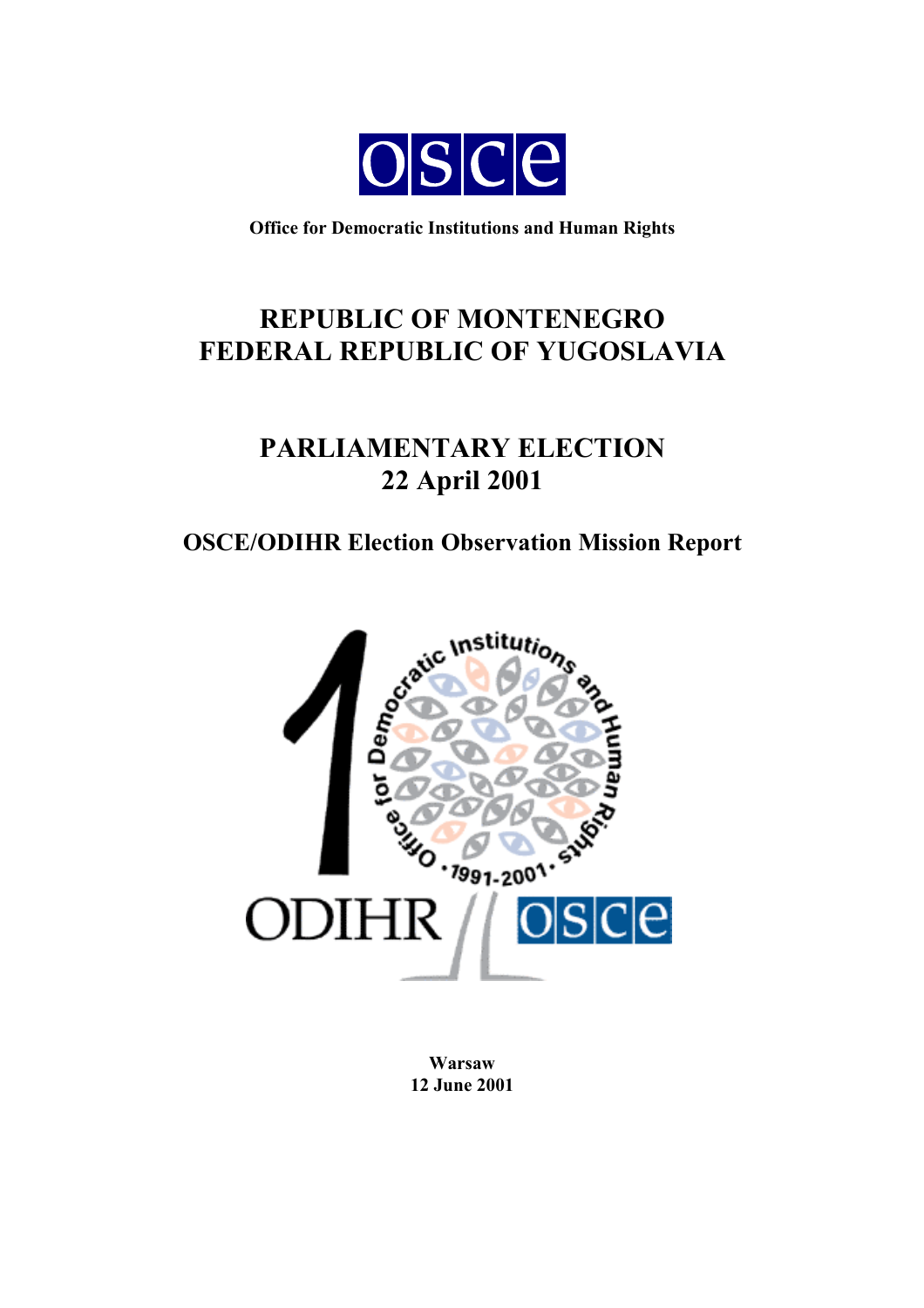# **Table of Contents**

| I.                                             |  |
|------------------------------------------------|--|
| П.                                             |  |
| Ш.                                             |  |
| IV.                                            |  |
| А.<br>$B_{\cdot}$<br>C.                        |  |
| V.                                             |  |
| $\mathsf{A}$ .<br><b>B</b> .<br>$C_{\cdot}$    |  |
| VI.                                            |  |
| А.<br><b>B</b> .<br>C.<br>D.<br>Е.<br>F.<br>G. |  |
| VII.                                           |  |
| VIII.                                          |  |
|                                                |  |
| А.<br>$\mathbf{B}$ .                           |  |
| X.                                             |  |
| A.<br>$\mathbf{B}$ .                           |  |
|                                                |  |
| A.<br>B.                                       |  |
| XII.                                           |  |
| А.<br><b>B.</b>                                |  |
| XIII.                                          |  |
| А.<br>В.<br>$\mathcal{C}$ .<br>D.<br>Е.<br>F.  |  |
| G.                                             |  |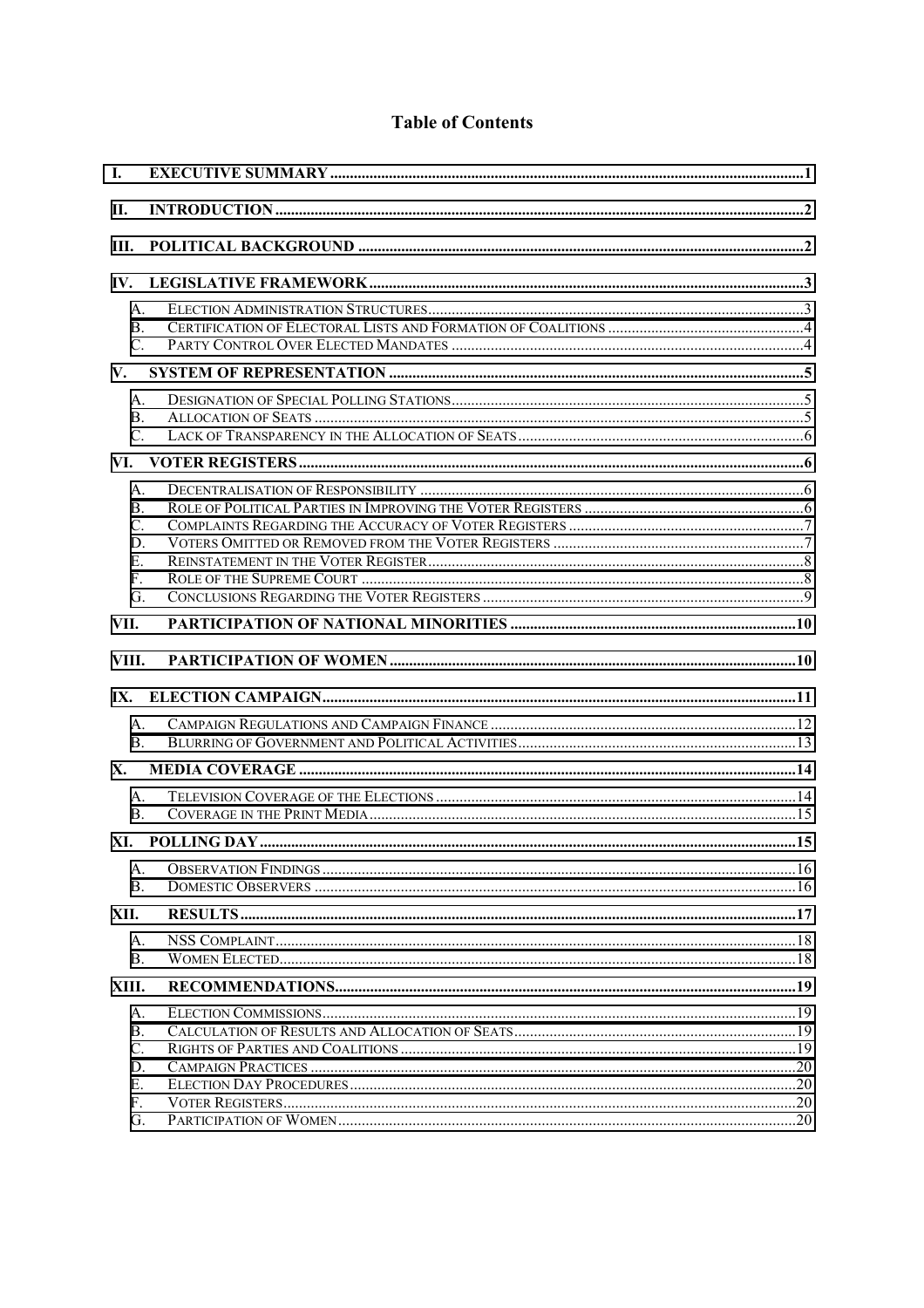#### <span id="page-2-0"></span>**REPUBLIC OF MONTENEGRO FEDERAL REPUBLIC OF YUGOSLAVIA**

# **PARLIAMENTARY ELECTION 22 April 2001**

# **OSCE/ODIHR Election Observation Mission Report<sup>1</sup>**

# **I. EXECUTIVE SUMMARY**

The early election to the National Assembly of the Republic of Montenegro, Federal Republic of Yugoslavia, held on 22 April 2001 was conducted generally **in accordance with OSCE commitments** for democratic elections and the Council of Europe standards.

The **early Assembly election** was precipitated by the withdrawal of one of the parties from the governing parliamentary coalition elected in 1998, leaving the remaining coalition partners without a majority in the Assembly. The coalition split over Montenegro's future within the Federal Republic of Yugoslavia, an issue that also dominated the election campaign.

An important element contributing to the generally positive assessment of this election was the **broad participation** of political parties and coalitions in the process, including parties representing national minority interests. In addition, a large **variety of media** provided voters access to a broad range of information and opinions to make an informed choice.

The **legislative framework** provided a satisfactory base for democratic elections, including an inclusive representation of political parties and coalitions on **election commissions** at all levels, and a broad access for non-partisan **domestic election observer** organisations. Moreover, the **voter registers** were considerably improved over past elections, providing political parties and citizens an exceptional level of access to and scrutiny of the registers.

On **election day**, 82% of eligible voters participated in the event, indicating a high level of confidence in the democratic process. This level of confidence was matched by the international observers' overall positive assessment of election day and the transparent process for the vote count and tabulation of results.

While noting the overall strengths in the electoral environment, the following **shortcomings** were also observed:

• undemocratic control of elected mandates by political parties;

 $\frac{1}{1}$ 

- insufficient transparency for the allocation of five Assembly seats reserved for specially designated polling stations serving the Albanian minority;
- questionable interpretation of laws relating to the composition of municipal election commissions and polling boards in some municipalities; and
- evidence of pressure on State employees and involvement of police in the campaign.

This report is also available in the Serbian language, but the English text remains the only official version.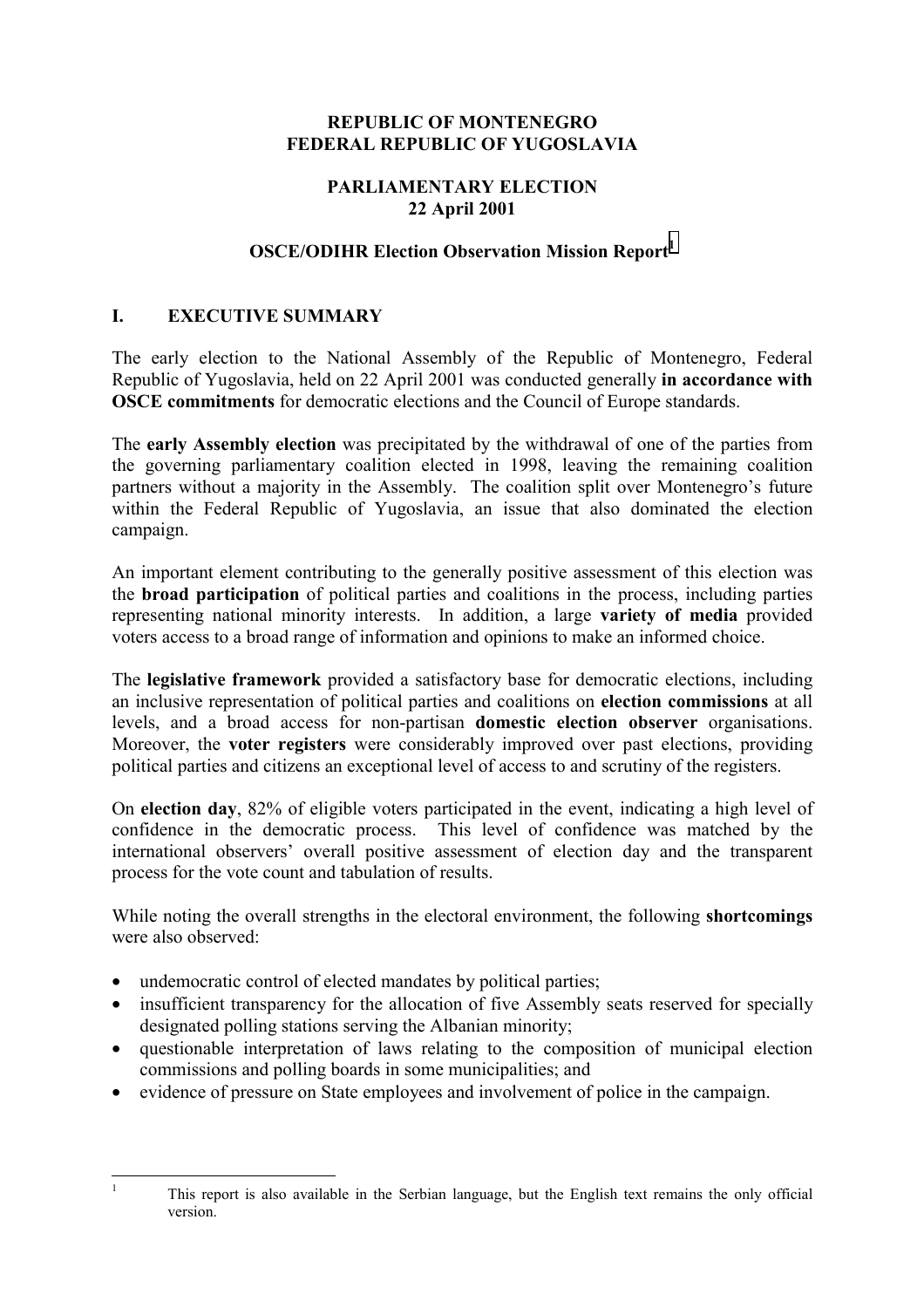<span id="page-3-0"></span>In view of the findings, the OSCE/ODIHR makes the following **key recommendations** that should be considered prior to any future electoral event:

- the electoral legislation should be amended to repeal provisions that give political parties control over elected mandates;
- undue influence on government employees during elections must be curtailed, penalties for violations detailed, and an appropriate code of conduct for police defined and fully enforced;
- the remaining small number of errors on voter registers should be corrected; and
- the electoral legislation should be amended to remedy other concerns detailed in this report.

The OSCE/ODIHR stands ready to continue the long-standing dialogue with the authorities and civil society of the Republic of Montenegro with a view to further improving the electoral process.

# **II. INTRODUCTION**

On 28 March 2001, the Office for Democratic Institutions and Human Rights (OSCE/ODIHR) opened an Election Observation Mission (EOM) for the early election of Representatives to the Assembly of the Republic of Montenegro, Federal Republic of Yugoslavia, held on 22 April. The EOM was headed by Mr. Nikolai Vulchanov (Bulgaria) and supported by six international experts based in Podgorica, and 10 long-term observers (LTOs) from nine participating States. LTOs were deployed in teams of two to five regions - Podgorica, Herceg Novi, Niksic, Mojkovac and Berane - to observe the pre-election campaign period and administrative preparations leading to election day.

For election day, an International Election Observation Mission (IEOM) was established. The IEOM was a joint effort of the OSCE/ODIHR, the OSCE Parliamentary Assembly (OSCE PA), the Parliamentary Assembly of the Council of Europe, and its Congress of Local and Regional Authorities in Europe. Mr. Tiit Kabin, Vice President of the OSCE PA, was appointed by the OSCE Chairman-in-Office as the Special Co-ordinator for the Election Observation Mission in Montenegro to lead the OSCE short-term observers. Mr. Claude Frey lead the Parliamentary Assembly of the Council of Europe delegation, and Mr. Tomas Jirsa headed the Congress of Local and Regional Authorities' delegation.

The observation of polling and vote counting processes involved the deployment of 58 Parliamentarians and 174 short-term observers who reported their findings based on visits to 738 (67.7%) of the total of 1,090 polling stations across all of the Republic's 21 Municipalities.

# **III. POLITICAL BACKGROUND**

The early Assembly election was precipitated by the withdrawal of the People's Party (NS) from the governing parliamentary coalition elected in 1998. The withdrawal of the NS left the coalition partners, the Democratic Party of Socialists of Montenegro (DPS) and the Social Democratic Party (SDP), without a majority in the Assembly.

The NS withdrew as a result of its rejection of a new platform adopted by DPS and SDP, calling for a redefinition of Montenegro's relationship with the Republic of Serbia as a union of two independent and internationally recognised States. The NS rejected the platform in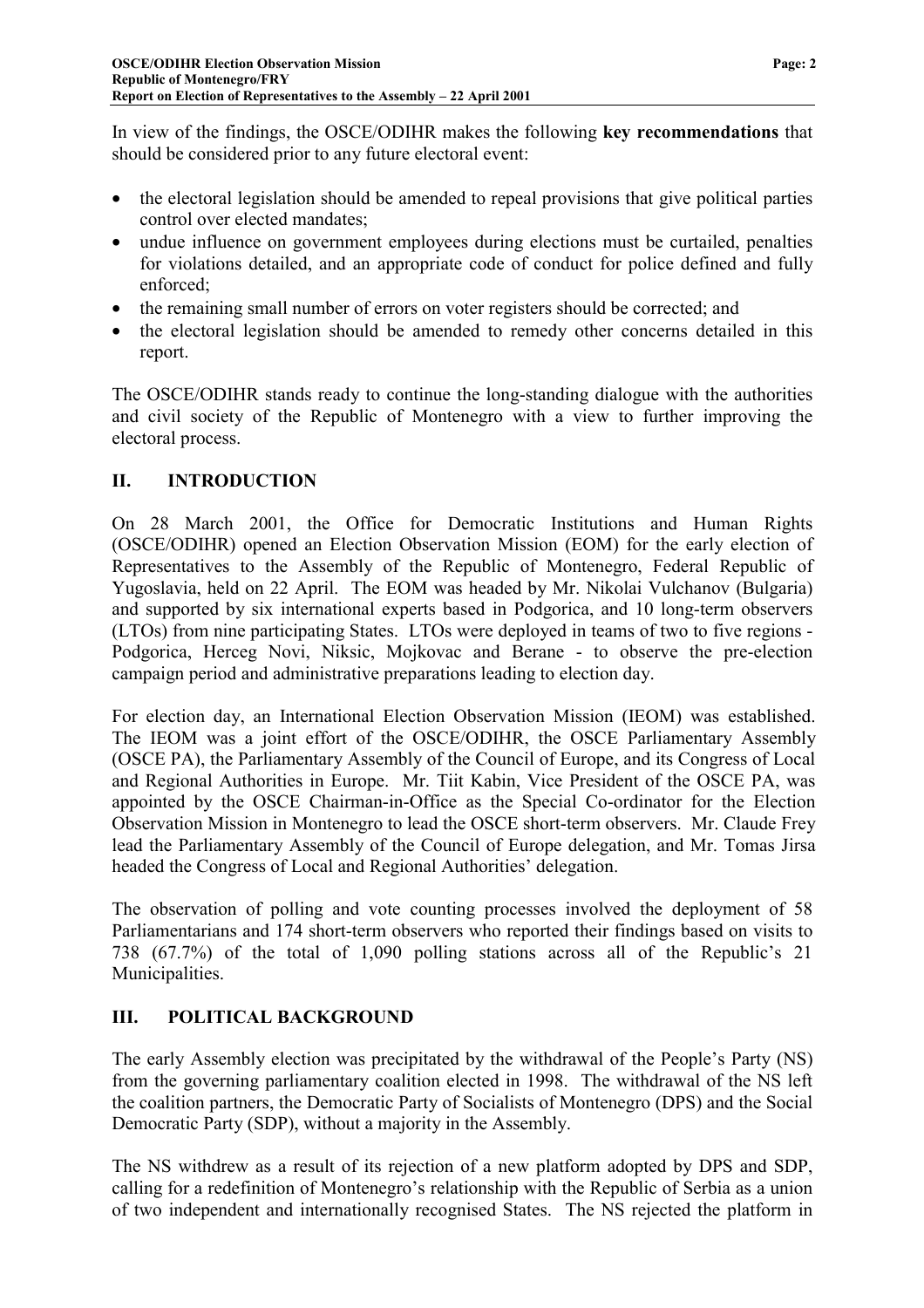<span id="page-4-0"></span>favour of a reformed federation. The Assembly was dissolved in February 2001, followed by a call for new elections. Thus, the future status of Montenegro dominated the election campaign.

A total of 16 parties and coalitions registered candidate lists. The major contestants in this election were the following pro-independence and pro-federation blocks respectively: (1) the "Victory for Montenegro" coalition of the DPS and SDP; and (2) the "Together for Yugoslavia" coalition of the NS, the Socialist People's Party (SNP) and the Serbian People's Party (SNS). Individually registered parties took a more radical stance on each side of the pro-independence/pro-federation divide, shadowing the coalitions. The Liberal Alliance (LSCG) was committed to unqualified independence while the newly formed People's Socialist Party (NSS), an offshoot of the SNP representing former Prime Minister of FRY Momir Bulatovic, was strongly pro-federation.

Contestants representing national minority interests included the Bosniak-Muslim Democratic Coalition of Montenegro, made up of the Party of Democratic Action (SDA), the International Democratic Union (IDU) and the Party of National Equality (SNR). Albanian parties running individually were the Democratic Union of Albanians (DUA), the Party for Democratic Prosperity (PDP), and the Democratic Alliance in Montenegro (DSCG).

# **IV. LEGISLATIVE FRAMEWORK**

The legislative framework for these elections consisted of the Constitution, the Election Law (hereinafter "the law"), the Law on the Register of Electors (amended 2000), and other laws of the Republic of Montenegro. Shortly before the Parliament was dissolved, the Election Law was amended to introduce provisions for the election of five seats in special polling stations, serving Albanian minority voters.<sup>2</sup> In general, the legislative framework provides a satisfactory base for democratic elections.

# **A. ELECTION ADMINISTRATION STRUCTURES**

 $\frac{1}{2}$ 

The administration of elections is decentralised with no single authority ultimately responsible for the co-ordination and conduct of the election and voter registration processes. A hierarchy of election commissions and polling boards is provided for, with a linear chain of command authorising the Republic Election Commission (REC) to "co-ordinate and supervise" the work of Municipal Election Commissions (MEC), which in turn, appointed and supervised the Polling Boards. The Republican Election Commission and Municipal Election Commissions are appointed for a term of four years providing the potential for continuity in the administration of the elections. The two opposition parties earning the most votes in the previous election have their members in the permanent composition of the election commissions and boards. The law requires that "permanent" members of the commissions and boards must be graduate lawyers whilst submitters of electoral lists may each have their representative on the "extended" composition of each commission during the election period. Such political balance is intended to safeguard transparency and ensure overall neutrality and fairness in the administration of the elections.

However, a conflicting legal provision stipulates that "bodies administering the election shall be responsible for their work to the body that appointed them". As Municipal Election

The establishment of special polling stations was originally introduced as a temporary measure in the 1998 elections.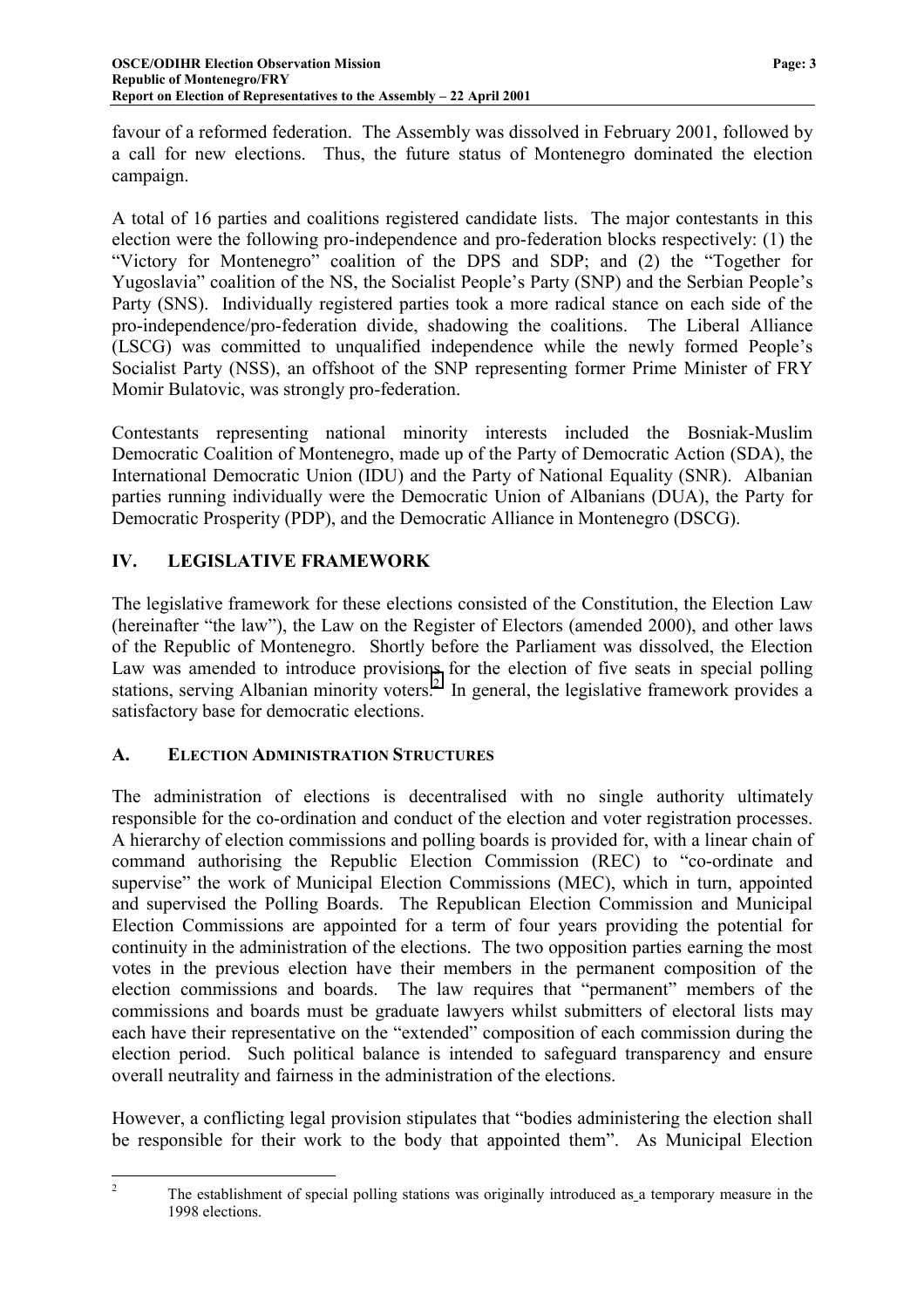<span id="page-5-0"></span>Commissions are appointed by the Municipal Councils, participation of political parties in the municipal commissions and boards has, in a number of cases, been interpreted to mean membership based on the political balance within the Municipal Councils. The split in the former ruling coalition also had its effect on some Councils. In response to shifts in political will since the elections in 1998, some Councils side-stepped the law by prematurely interrupting the four-year terms of commission members to reappoint members along new political lines. Where such strategies have occurred, even minor issues or practical matters have been decided along political lines with political minority members overruled on every issue. Such politicising of election commissions jeopardises the very safeguards set in place by the law. The REC was reluctant to intervene claiming no authority over Municipal Councils. However, when the MEC was not approved by the Municipal Council in Plav, the REC took over its functions.

Another issue that may warrant reconsideration in the legal framework is the failure of the law to distinguish between the rights and responsibilities of permanent members and party or coalition representatives making up the extended membership of MECs and Polling Boards, including clarification as to who is authorised to submit issues for discussion or to demand a vote of the commission.

# **B. CERTIFICATION OF ELECTORAL LISTS AND FORMATION OF COALITIONS**

Every party or coalition that submitted an electoral list was successfully certified to appear on the ballot. In three cases, the applications were returned for corrections by the REC and accepted after the deficiencies were removed.<sup>3</sup>

The law provides an avenue for registered parties to join together in a coalition for the purposes of submitting a joint electoral list. However, the law does not provide any guidance regarding the status of coalition partners during the campaign in terms of their media access, funding and expenditures, or conditions and subsequent rules which are to be applied when a coalition ceases to exist. For example, having filed as a coalition, each party within a coalition retains its individual identity for campaign purposes, including receipt of equal funding from the government and equal airtime as parties running individually. These conditions give coalitions significant advantage over parties running alone.

# **C. PARTY CONTROL OVER ELECTED MANDATES**

The OSCE/ODIHR continues to be concerned about legal provisions for allocating and terminating the mandates of elected representatives. The Election Law stipulates that half the seats won by a party will be allocated to the first names on the candidate list and the remainder will be subject to a decision of the electoral list submitter. The practice misleads voters and reduces their ability to choose candidates.

 $\overline{3}$ <sup>3</sup> The Bosniak Democratic Party of the Sandjak was rejected registration as a party by the Ministry of Justice (MOJ). Registration is a requirement for submission of an electoral list. Despite two successful appeals to the Supreme Court over the past year, the application for registration continues to be rejected in a legal battle between the Supreme Court and the MOJ. The MOJ argues that the party does not meet the requirements of law since their membership includes individuals outside the territory of Montenegro, and their program and activities would cover the Sandjak which extends into Serbia. Claiming a lack of clarity in the Court's order, the MOJ has not acted on the direction to register the party, thereby retaining the agency's legal recourse to appeal the Court's decision to the plenary session of the Supreme Court. In the meantime, the party has not been allowed to participate in elections.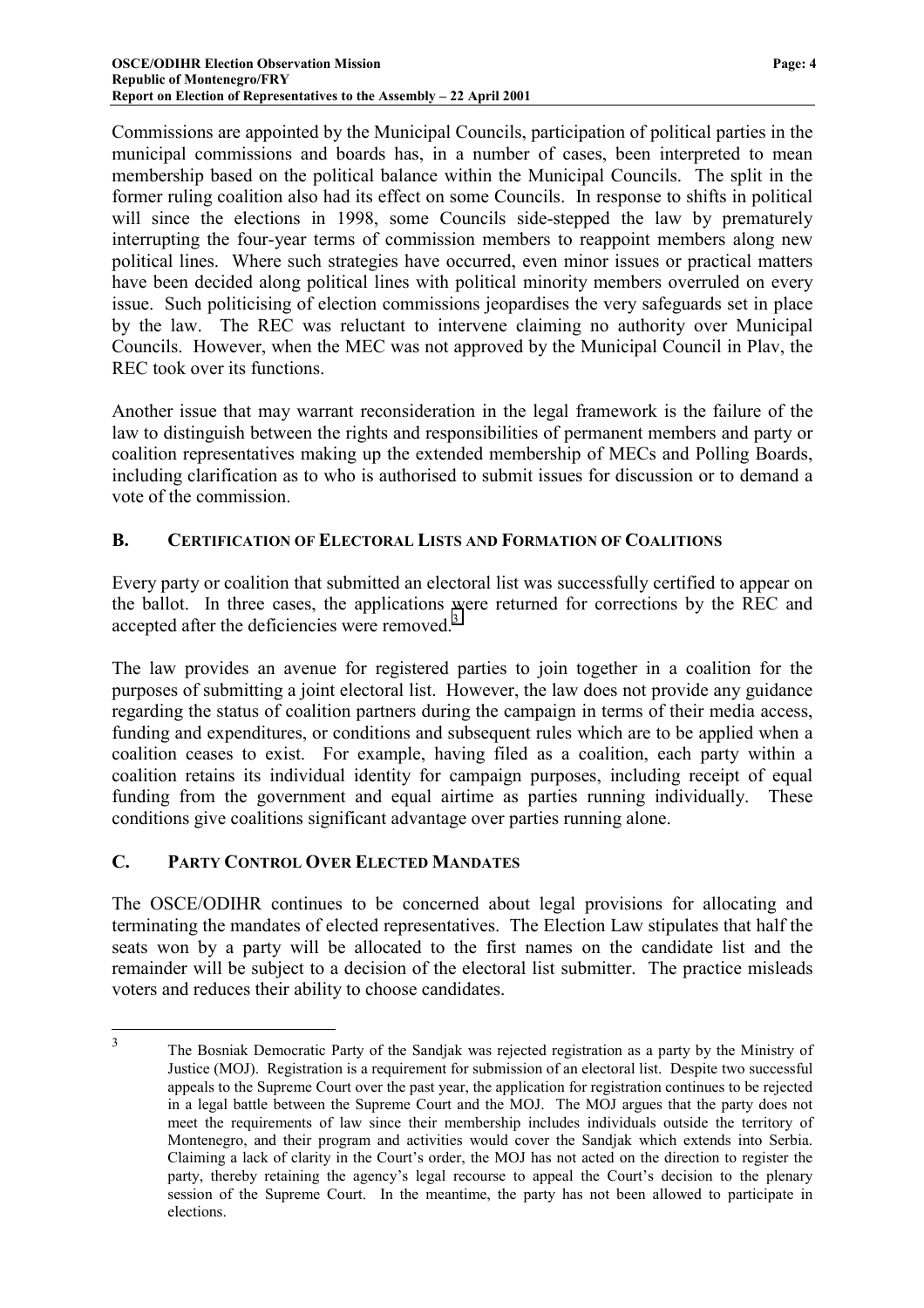<span id="page-6-0"></span>The Election Law also provides that the term of office for an elected representative shall be prematurely terminated if he/she ceases to be a member of the political party on whose electoral list he/she was elected. This provision is triggered regardless of whether the loss of party membership is voluntary through resignation or follows expulsion from the party. This provision conflicts with Article 77 of the Constitution of the Republic of Montenegro, which stipulates: "Every deputy shall vote according to his own beliefs and may not be recalled". Furthermore, this provision contradicts the commitment formulated in paragraph 7.9 of the 1990 OSCE Copenhagen Document: "candidates who obtain the necessary number of votes required by law are duly installed in office and are permitted to remain in office until their term expires or is otherwise brought to an end in a manner that is regulated by law in conformity with democratic parliamentary and constitutional procedures".

In general, these provisions of the law make elected representatives less accountable to voters. Moreover, party discretion over one half of the seats won, and post-election control over a mandate, contradict transparency standards normally associated with democratic systems. The OSCE/ODIHR has repeatedly brought these issues to the attention of the authorities and the political parties in Montenegro for revision, but to no avail.

# **V. SYSTEM OF REPRESENTATION**

The Republic of Montenegro Assembly is elected according to a system of proportional representation. The law stipulates that one representative is to be elected for every 6,000 voters. For these elections, 77 representatives were elected. In order to participate in the allocation of seats, an electoral list must gain at least 3% of the votes cast.

#### **A. DESIGNATION OF SPECIAL POLLING STATIONS**

The law provides that the Republic of Montenegro is a single electoral constituency, with the exception that five seats are elected by the voters at special polling stations, designated by the Assembly. For the 2001 election, the Assembly designated 70 special polling stations serving the Albanian minority, estimated at about 7% of the population. The five seats allocated also represent close to 7% of the total number of seats in the Assembly. The ballot for the Republic-wide "at large constituency" and the minority "sub-constituency" are identical in content, except that in the latter, each ballot paper includes text in both the Serbian and Albanian languages. Voters at the special polling stations are free to choose between ethnically based parties and coalitions or mainstream parties.

#### **B. ALLOCATION OF SEATS**

The REC, with technical assistance from the Secretariat for Development, determines both in the "at large constituency" and in the "sub-constituency", which electoral lists meet the 3% threshold. If a party or coalition passes the 3% threshold for the five seats, but not among the votes cast in all other polling stations, the votes for lists falling short of the threshold are transferred and added to that list's votes in the grouping where the 3% threshold was surpassed. This rule applies in either direction between the five seat special polling station votes and votes cast at all other polling stations for the 72 seats. If the electoral list does not meet the 3% threshold in either group, no votes are transferred; nor is that electoral list considered for the allocation of seats in either case. If an electoral list meets the 3% threshold in both, no votes are transferred but that electoral list is considered in the allocation of seats in both groupings.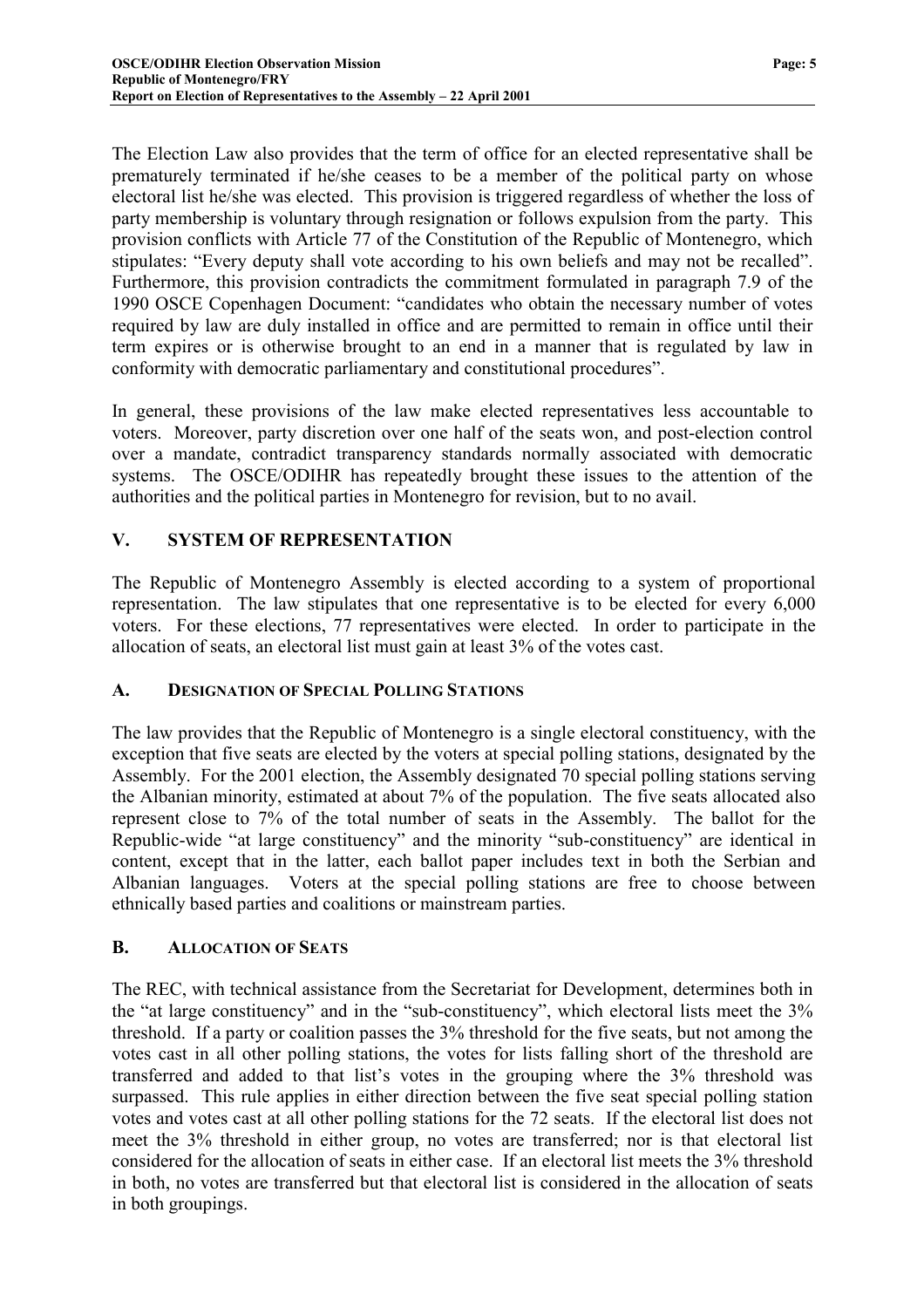<span id="page-7-0"></span>Once calculations are made to determine which electoral lists are eligible to participate in the allocation, the mandates are distributed using the d'Hondt formula.

# **C. LACK OF TRANSPARENCY IN THE ALLOCATION OF SEATS**

The Law describing seat allocation is not clear, and is thus vulnerable to varying interpretations. First, one provision of the law dictates that the Republic is a single constituency, while other provisions create the basis for *de facto* two constituencies in the form of a "sub-constituency". OSCE/ODIHR urged the REC to adopt formal guidelines before election day, clarifying how the vague provisions of the law would be implemented. However, the REC did not take such measures.

OSCE/ODIHR also stressed its concern about the lack of transparency in this process. The list of candidates selected to fill the mandates in the "sub-constituency" is not published separately. This omission should be rectified.

# **VI. VOTER REGISTERS**

The right to vote or to be elected is guaranteed to citizens of the Republic of Montenegro who have attained the age of 18 by election day, have "business capacity" (not ruled incompetent or unable by a court), and who have been registered as a permanent resident within the territory of Montenegro for 24 months prior to polling day.

A person's name is added to the register on the basis of civil records of a person's permanent residence. The process of voter registration does not require specific application by the voter, although there is a public scrutiny period during which voters can confirm their inclusion on the rolls. Authorities responsible for recording births and deaths, maintaining other records on citizens, and issuing identity documents are required to transmit information from the originating municipality to other relevant municipalities in order that the information on the voter register can be updated appropriately. If a voter's name does not appear on the extract of the voter register for the polling station corresponding to his/her permanent residence, the voter is not allowed to vote.

# **A. DECENTRALISATION OF RESPONSIBILITY**

The REC has no responsibility for the preparation of the voter registers. Duties relating to the registration of voters are shared by the Ministry of Internal Affairs (MUP), responsible for maintaining the data on the identity documents and permanent residence and Municipal Registrars who use the data from the civil status books maintained by the municipal administration. The Secretariat for Development (SFD) compiles the Republic-wide voter register by merging municipality registers. The Ministry of Justice (MOJ) supervises the work of municipal officials in updating their registers based on investigation of claims and challenges. The Supreme Court has sole authority to rule on appeals regarding the register in the final two weeks before the register is closed.

# **B. ROLE OF POLITICAL PARTIES IN IMPROVING THE VOTER REGISTERS**

A key feature of the Law on the Register of Electors is the extraordinary level of transparency afforded to political parties. All contesting political parties receive electronic and paper copies of the Republic-wide register at a very early stage of the process, affording them full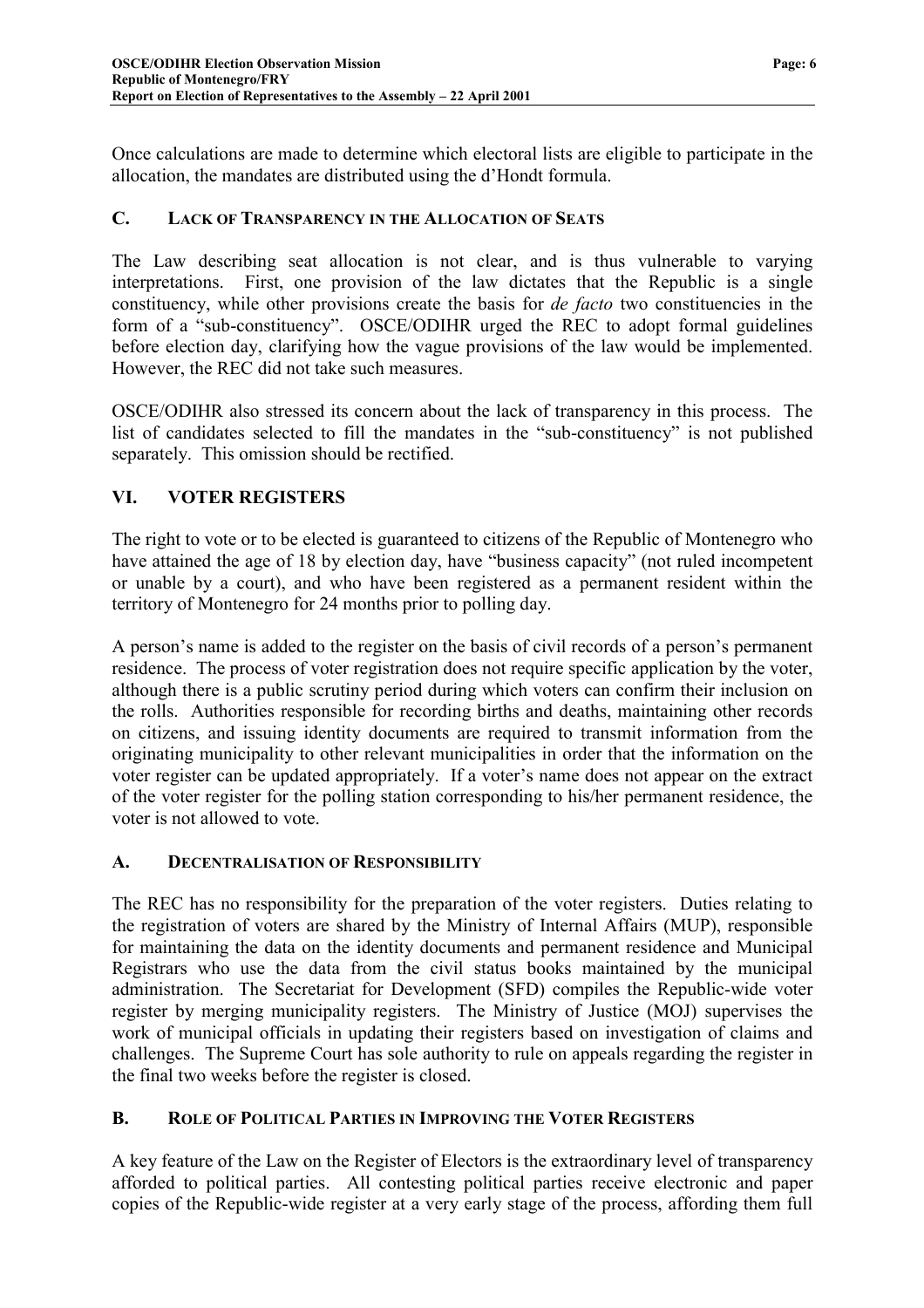<span id="page-8-0"></span>opportunity to investigate and file claims and objections regarding individual entries, omissions or errors. In addition, parties have the right to investigate and receive copies of documents related to individual voters from the civil records maintained by municipal offices and the MUP. In the investigation process, citizens' right to privacy regarding personal data held by authorities is severely compromised. Moreover, under the law, parties may act on behalf of voters without informing them of the party's interventions.

#### **C. COMPLAINTS REGARDING THE ACCURACY OF VOTER REGISTERS**

As in prior elections, the voter registers came under political criticism, though overall, the registers have greatly improved since 1998. The EOM received over 60 formal complaints regarding the registers, the majority of which were submitted by the SNP/"Together for Yugoslavia" coalition. Most complaints were also filed with appropriate authorities. The EOM investigated these complaints with the full co-operation of the parties, municipal offices, the Ministry of Internal Affairs and the Secretariat for Development.

One of the complaints alleged that some 4,700 voter register records were duplicates. The complaint was generally unfounded. A search of individual records by the EOM in various municipalities demonstrated that, in the majority of cases, the individuals suspected of having duplicate records were in fact different persons. Thus, the number of actual duplicate records among the 4,700 suspect pairs of records submitted was around 350. The exaggerated claim was subsequently acknowledged by the complainant in a letter dated 13 April.

Another major complaint related to some 12,000 records of suspected "phantom" voters on the register. According to the complainant, in around 1,400 cases (approximately 12%) out of the 12,000 records, MUP offices could find no supporting record of individuals. The complainant contended that these represented "phantom" voters. The EOM investigated this allegation through the electronic and paper archives of MUP, and established that some of these cases were already corrected, while others remain to be addressed. The EOM also determined that sometimes the local MUP had incorrectly determined that no local record existed. When checked against the central records, some of those reported as not found in the local files, were found in the data recorded for the same municipalities.

Yet another complainant alleged that persons known to have passed away remained on the voter register. The Supreme Court rejected the complaint on the basis of insufficient evidence provided. The EOM investigated the allegation and found that the persons referenced in the complaint were not recorded as deceased in the municipal records.

The EOM received allegations that the Montenegrin Ministry of Internal Affairs had ordered 50,000 blank identification cards and these cards might be handed fraudulently to ineligible individuals. The EOM investigated the allegation exhaustively, met with the Ministry, inspected the computer system for the issuing of ID cards, verified the number of ID cards issued in prior years, and concluded that the allegation was groundless. In fact, the Ministry had received 12,000 blank ID cards, well within the limits of normal use by the Ministry. Additional allegations that counterfeit ID forms were in circulation were also extensively investigated. There was no convincing evidence to support the claims.

# **D. VOTERS OMITTED OR REMOVED FROM THE VOTER REGISTERS**

An issue that will warrant attention before any future elections relates to voters who were omitted or deleted from the voter register. Although some instances can be attributed to the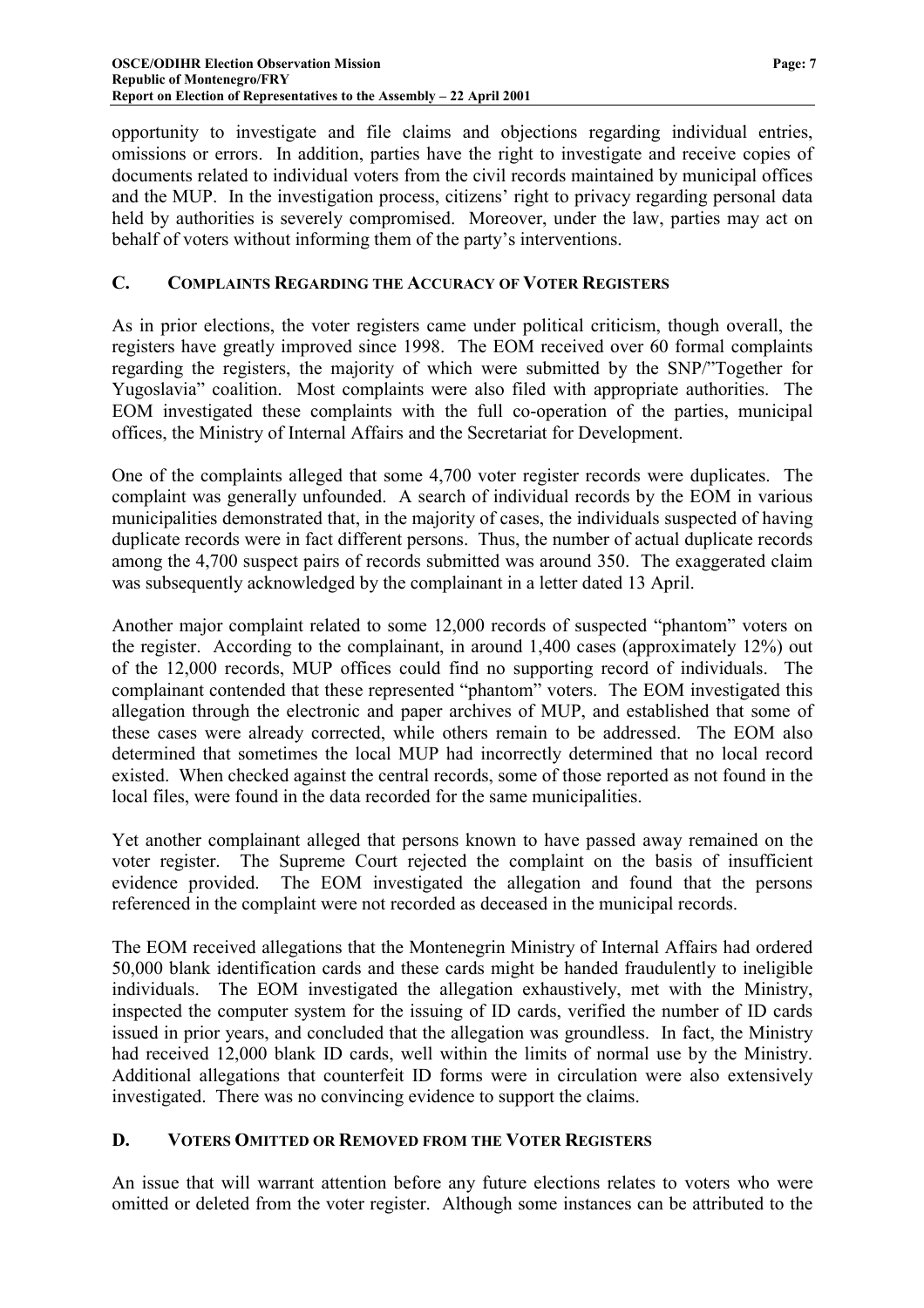<span id="page-9-0"></span>failure of voters to scrutinise the register and take appropriate measures to ensure their names were included, a fundamental shortcoming in the methodology may have excluded others in error.

The EOM researched a limited number of voters who filed formal complaints, among them voters who had moved to Herzeg Novi or Podgorica in a period of less than 12 months prior to the early elections held in those municipalities in 2000. In the cases investigated, the voters were correctly excluded from the voter register for 2000 municipal elections since they had not been registered as municipality residents for the requisite 12 months. Unfortunately, they were not reinstated for the 2001 parliamentary elections although they had been permanent residents in Montenegro for over two years.

Another omission related in some cases to those attaining the age of 18. At least in Podgorica, the EOM received reports that the voter register from the 2000 election had been used as the basis for the registers for the 2001 election. In a few instances, the EOM found that such individuals were not entered in the register upon coming of age. Rather, officials indicated that, had voters scrutinised the list according to their legal right and applied to be added to the register, they would have been. In a passive system ostensibly built upon data contained in records maintained by the municipalities and the MUP, it is rational that people rely heavily on the assumption that authorities have taken care to ensure their presence on the list.

#### **E. REINSTATEMENT IN THE VOTER REGISTER**

Once removed from registers for any election, the only way a person can be reinstated is if he or she applies anew and submits the appropriate documents, including proof of their identity and age, place and duration of registered permanent residence, and citizenship. It should be noted that the law is silent on this issue and provides no rules as to what documents must be provided to be included on the voter register.

Authorities and the courts place the burden on the voter (or a political party) to fulfil these requirements. However, a lack of understanding of these rules by individuals as well as political parties, may have disenfranchised some voters. In one case submitted to the Supreme Court, a party appealed on behalf of 54 persons omitted from the register. The party provided copies of their Identity Documents (*licna karta*), but the court denied the appeal on the basis that the *licna karta* does not specify a person's citizenship and, therefore, could not be the sole document supporting a person's addition to the voter list.

#### **F. ROLE OF THE SUPREME COURT**

After the closure of the period when the Ministry of Justice and Municipal Registrars can affect administrative changes in the register, parties and citizens can only bring additional challenges or complaints to the Supreme Court. Municipal registrars are required to make final adjustments to the register based on the Supreme Court decision. The information entered into their databases is automatically transmitted to the Secretariat for Development so that the central database is updated accordingly and the official voter register finalised.

During the period from 28 March to 12 April, the Supreme Court ruled on 4,238 appeals involving 7,200 individuals. Some three-fourths of these appeals were satisfied.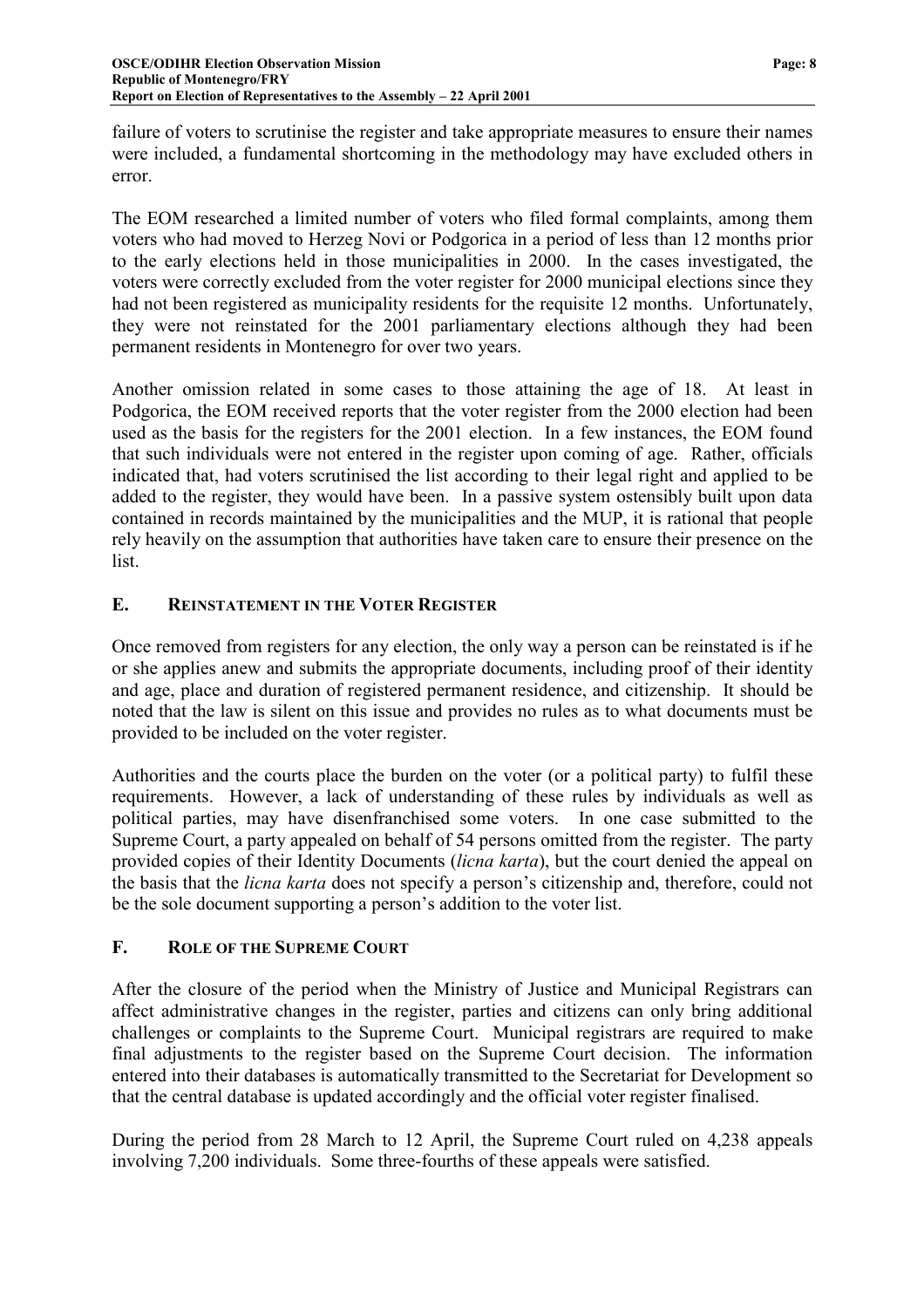#### <span id="page-10-0"></span>**G. CONCLUSIONS REGARDING THE VOTER REGISTERS**

Based on investigation of complaints received, the EOM estimated that the number of duplicates, errors and other omissions in the entire register of 447,673 voters was below 1% and that most errors appeared to be residual from prior years.

Although significant effort was undertaken to improve the registers during the past year, errors still exist. However, the degree of accuracy of the voter register in Montenegro falls within the parameters of established democracies with similar registration systems. More significantly, the EOM found no evidence to support allegations that a deliberate attempt was made to manipulate the voter register. On the contrary, on 18 April, the Secretariat for Development published in the State newspaper *Pobjeda* a list of duplicates and other omissions remaining in the database in an attempt to prevent any possible electoral abuse. Nonetheless, errors must be remedied before any future polls in Montenegro.

The EOM concluded that the unusual degree of transparency in the scrutiny of voter register by voters and political parties has contributed significantly to the accuracy of the voter lists.<sup>4</sup> However, the extraordinary transparency afforded to political parties compromises the privacy of citizens. Legitimate questions arise as to parties' right to initiate changes to the register without the knowledge or consent of voters. Particular concern exists relative to the removal of voters from the register without informing them and without granting them the opportunity to challenge the action.

The timetable provided in the laws for the submission of claims, research of documents and issuance of final decisions is too constrained to satisfy both the administrators and interested parties. According to the MUP record, 13,850 individual records were researched by political parties and an accumulated 435 hours were devoted to this purpose. In addition, copies of nearly 113,000 documents were provided in response to SNP requests while 12,148 were provided to NS. Nonetheless, parties complained that their access was limited by rules established regarding the number of hours per day they would be accommodated.

Additionally, the administrative procedures for marking the names of the deceased in the municipal records require improvement. Although the Secretariat of Development has the mandate to identify deficiencies in the register, it does not have the legal authority to direct Municipal Registrars to take steps necessary to implement corrections. This restriction on their authority should be reconsidered.

Finally, just four days prior to the election, the REC issued a non-binding recommendation to polling boards that minor typographical errors in the name or unique personal identification numbers (JMBG) in the voter register should not cause the voter to be turned away. Although the recommendation offered a practical solution to ensure that voters were not disenfranchised due to clerical error, the non-binding nature of the recommendation resulted in inconsistent practices meaning that in some polling stations such voters were allowed to vote, while at others, they were turned away.

 $\frac{1}{4}$ 

The EOM was also granted full access to the Republic register and provided with hard copy of all polling station voter lists, which allowed EOM observers to verify whether the polling station extracts on election day corresponded with the records of the central register.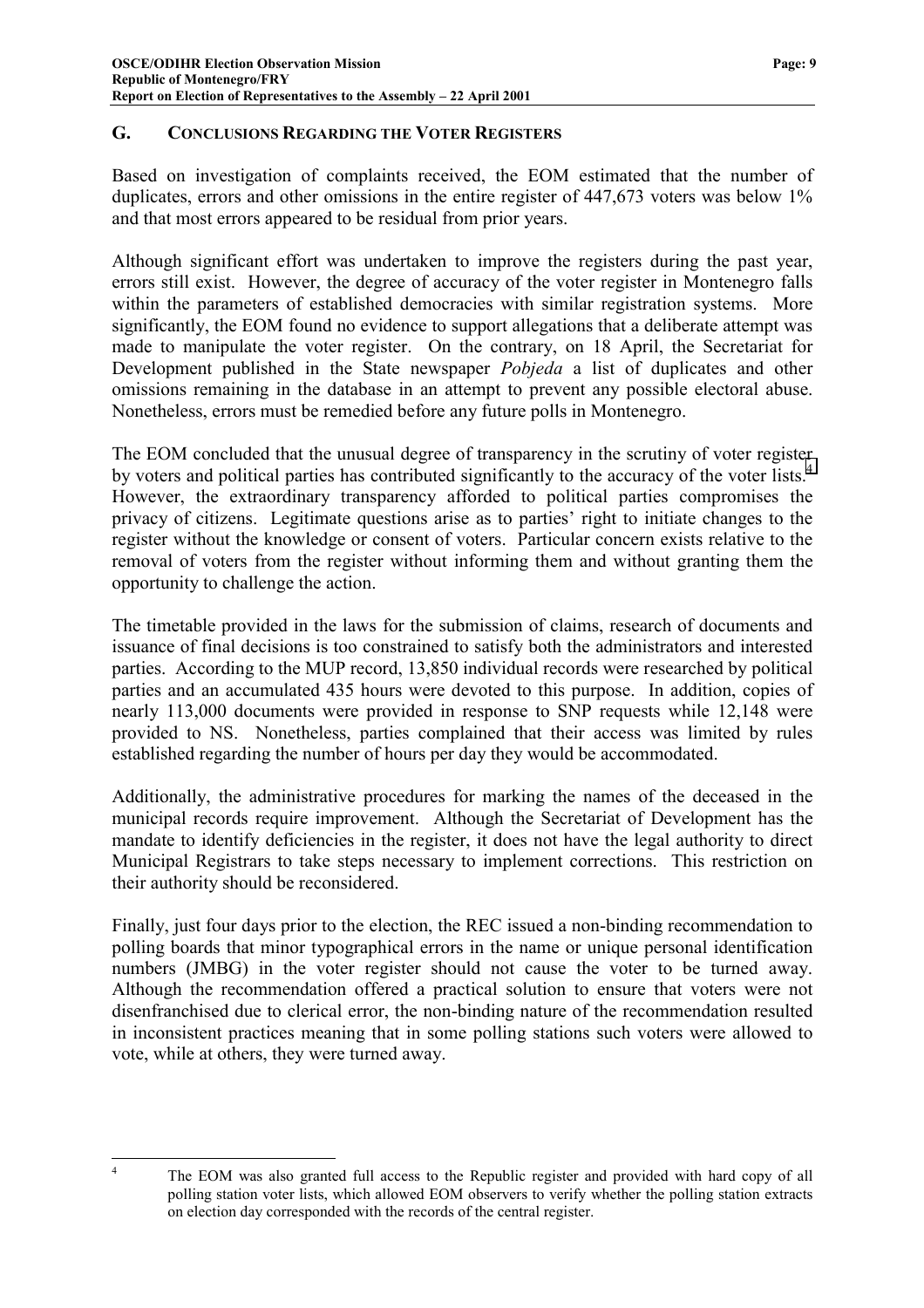# <span id="page-11-0"></span>**VII. PARTICIPATION OF NATIONAL MINORITIES**

Montenegro has a positive record on inter-ethnic relations and the integration of national minorities in public life. Minority rights are guaranteed in the Constitution and secured in the electoral system through the designation of special polling stations. In addition to parties formed specifically to represent the interest of Albanian and Bosniak Muslim communities, both have also integrated into the main parties, particularly the DPS, as voters and to some extent as candidates. Many members of ethnic groups in Montenegro have voted for the main parties, particularly DPS rather than for national minority parties. Two seats were held by minority parties in the Parliament elected in 1998, one each by the Democratic Union of Albanians (DUA) and the Democratic Alliance of Montenegro (DSCG).

According to the census of 1991, the proportion of ethnic groups in Montenegro is as follows: 61.7% Montenegrins, 9.3% Serbs, 14.5 % Muslims, 6.5% Albanians, 8% other, including 1% Croat. The Roma population is estimated to be around 20,000 including IDPs and refugees. The Albanian population is concentrated mainly in the municipalities of Ulcinj and Bar and the Tuzi district of Podgorica, while the Bosnian Muslim population resides in the northern part of the country, particularly in the municipalities of Plav, Berane, Rozaje and Bieljo Pole.

There are three parties representing the Albanian population: the established DUA and DSCG and the newly founded Party of Democratic Prosperity (PDP). The Bosnian Muslim Democratic Coalition was established just prior to the election, and included the Party of Democratic Action of Montenegro (SDA), the International Democratic Union (IDU), and the Party for National Equality (SNR). The primary aim of the coalition was to secure representation for Bosnian Muslims in Parliament.

# **VIII. PARTICIPATION OF WOMEN**

Approximately 51% of voters in Montenegro are women. However, representation of women in public life remains generally low in comparison to other OSCE participating States. Only four out of 78 (5.1%) members of the outgoing Parliament were women (two from DPS, one from LSCG and one from SNP). Only 32 out of the 760 members (4.2%) of Municipal Councils are women; none is headed by a woman. There were no women in the outgoing government. Of the 738 polling stations visited, only 8.2% were chaired by women and in only 5.5% women were the majority of members.

On 23 February 2001, the major political parties in Montenegro signed an agreement to increase the representation of women to 30% in the next Parliament. The agreement was the outcome of a program of sustained lobbying and training conducted by the Women in Politics Project within the framework of the Gender Task Force under the Stability Pact. The increase in women's participation was to be implemented through the assignment of women in 30% of the places on the electoral lists, and through the allocation of seats following results. The agreement was signed by the DPS, LSCG, SDP, DUA, and supported by the NS and SNP. The SDP fulfilled this commitment in their original list prior to forming a coalition and submitting a joint list with DPS. However, among the electoral lists certified for the election, most were unable to meet their commitment as examples in the following table illustrate.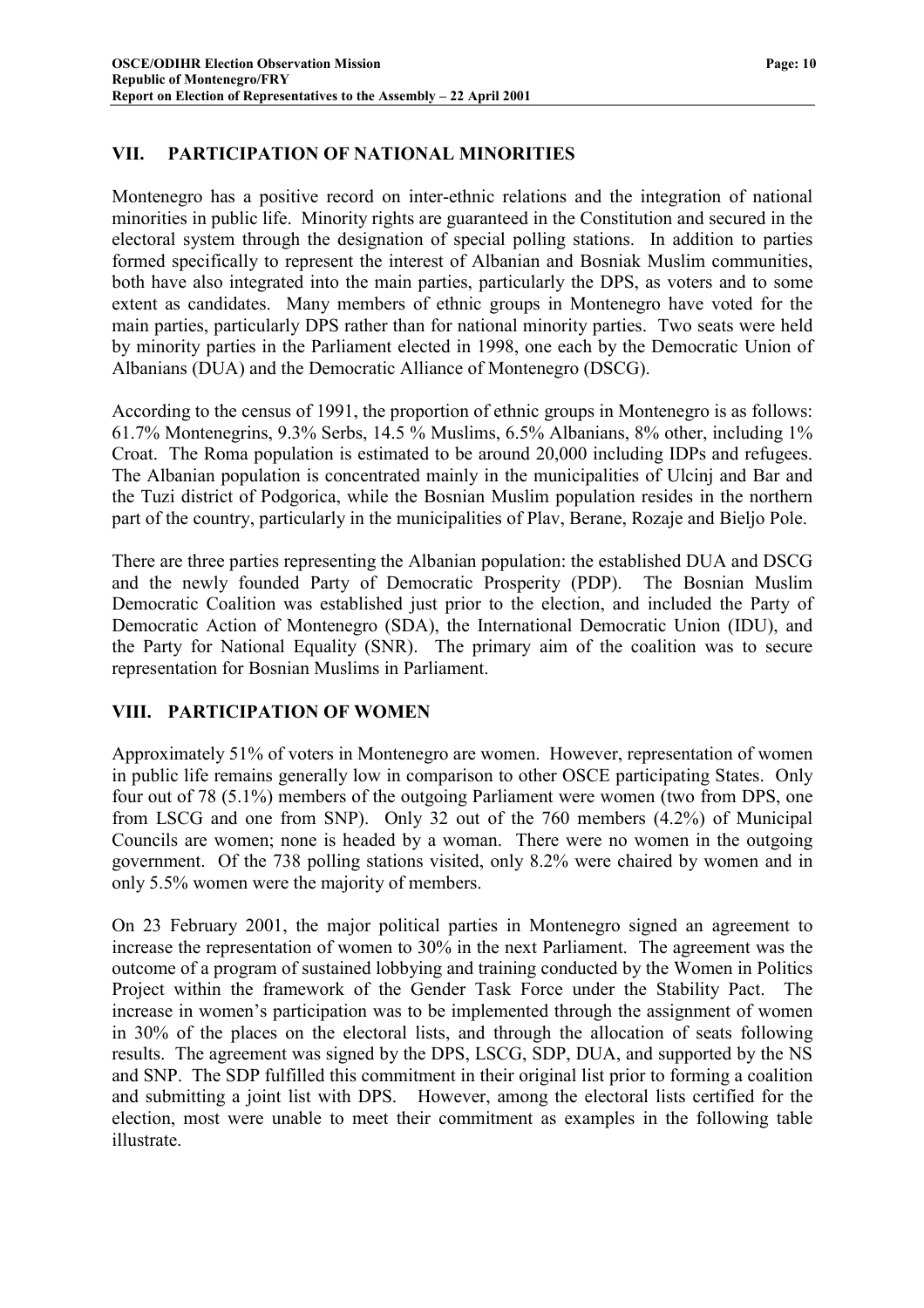<span id="page-12-0"></span>

| Victory for Montenegro Coalition       | 14 women out of 77 candidates | 18%  |
|----------------------------------------|-------------------------------|------|
| <b>LSCG</b>                            | 17 women out of 74 candidates | 23%  |
| Together for Yugoslavia (SNP/NS/SNS)   | 2 women out of 77 candidates  | 2.6% |
| NSS (Not a signatory to the Agreement) | 15 women out of 77 candidates | 20%  |

Of those lists appearing on the ballot, only LSCG included women in approximately 30% of the top ten places on their list, commonly considered the most "electable" positions.

Although most parties and coalitions fell short of the commitment, most notably the Together for Yugoslavia Coalition, the Agreement nonetheless represents a positive step in the advancement of women in the political process. Failure to fully implement the Agreement, and low levels of women on the lists of non-signatory parties reflect the barriers faced by women and the need for sustained work in this area. The understanding of the agreement among municipal party branches was limited, as was the general recognition of the need to increase the role of women in politics. Indeed, most parties do not have specific women's wings or organisations associated with them. References to issues related to women were largely absent from the campaign, as were attempts by parties to attract women voters.

# **IX. ELECTION CAMPAIGN**

The campaign was characterised by a narrow focus on the central question of Montenegro's legal status and relationship with Serbia, polarisation and lack of extensive discussion on substantive policies. The campaign period presented the first opportunity for parliamentary electoral contest over the pro-independence versus pro-Yugoslav divide. Other issues, such as the economy, tended to be discussed with reference to the Republic's future status. Moreover, the central issue was discussed largely in principle and with reference to historical significance rather than detailed implications for economics and governance.

Generally, the campaign environment remained calm. However, campaigning was characterised by the use of negative rhetoric and exchange of allegations between the two main coalitions. These related both to the negative intentions of each side regarding Montenegro's future status and to personal slurs directed at the leadership. The EOM noted escalation in such rhetoric during the latter stages of the campaign that reached unacceptable limits. Opposition parties alleged voter registration manipulation and expressed concerns about the potential of electoral fraud as another theme of their campaign.

The EOM also noted the extensive occurrence of defacing of campaign materials. A number of attacks on party activists on both sides were reported. Tension emerged in one municipality on the eve of the election following the arrest of an SNP member for an alleged attack on the DPS official.

Such behaviour and campaign rhetoric is counter to the principles of fair campaign practices associated with democratic elections. It is also contrary to the Rules of Conduct During the Election Campaign signed by the leadership of 10 political parties, including DPS, SNP, SDP, NS, DUA, NSS, and SNS.<sup>5</sup>

The issue of inter-ethnic relations also emerged during the campaign in the context of Montenegro's future status. Opposition parties made a number of alarmist statements

 $\frac{1}{5}$  The Code of Conduct was developed by the domestic election observer organization, the Center for Democratic Transition (CDT).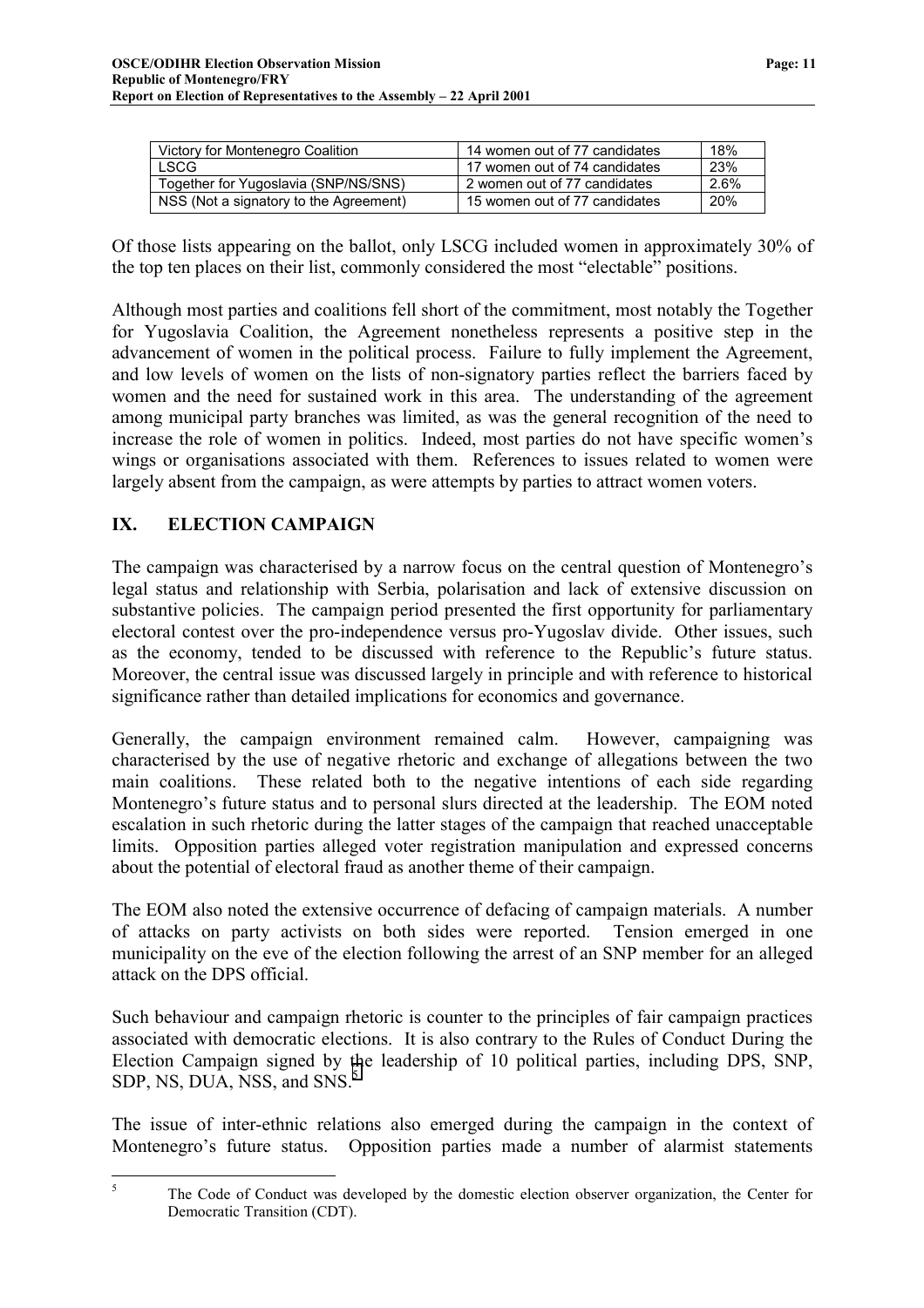<span id="page-13-0"></span>highlighting the possibility of ethnic fragmentation and Albanian separatism should independence gain favour. Unfortunately, as the public debate ensued, some members of the opposition made illegal statements urging Albanian and Bosniak Muslim minorities not to vote should a referendum be called due to the negative consequences for stability that could be expected if their votes constituted the decisive margin on the issue. The tone of the opposition campaign also stressed the Orthodox identity.

#### **A. CAMPAIGN REGULATIONS AND CAMPAIGN FINANCE**

On 19 February 2001, the Parliament adopted a decree regulating the election campaign and its coverage in the media. Under the election law and the decree all contestants were entitled to timely and objective coverage of their campaign. There was a two-day campaign silence period immediately prior to election day, and a seven-day blackout for opinion polls.

Free access to the Montenegrin Radio and Television (RTCG) Parliamentary Channel, special campaign broadcasts on State-owned Radio Montenegro, and to special supplements of the daily *Pobjeda* was granted to all participants on an equal basis. The length and format of various kinds of information (i.e. on rallies and other campaign events, press conferences, or announcement of upcoming events) was laid down in minute detail in the decree. In addition to free coverage, parties and coalitions could place a limited amount of paid advertisement in these media outlets. The decree limited live political programs and special broadcasts to these three State media. Temporary program councils established in each of them included representatives of the submitters of electoral lists.

According to the 1997 Law on Financing of Political Parties, all parliamentary parties and parties registered to contest the elections receive funding from the Republic budget for campaign activities. The total amount allocated for 2001 parliamentary election was 517,000 DEM, a figure decided by the Ministry of Finance based on the estimated needs for campaigning and the amount allocated for previous elections. One third of the money from the State budget was distributed equally among the parties who were represented in the outgoing Parliament if they had "declared their intention" to run in the elections. The second third was distributed among all parties and coalitions that registered electoral lists. The last third was distributed among those parties who received mandates in the elections, based on their share of the total number of seats. Parties within coalitions were allotted the same funds as parties running alone. For these elections, the non-parliamentary parties were allocated 7,500 DEM.

Generally, parties can also finance their activities from other sources as long as they do not contravene the law. The total amount of a party's or coalition's campaign expenditures is limited to 250 average monthly salaries. Parties are required to maintain records of campaign revenues and expenditures that can be audited by the authorities, although there is no specific campaign oversight agency or commission to monitor funding and expenditures.

As in prior elections, the release of campaign funds to the various parties and coalitions was delayed until only about a week to 10 days before the election, compromising the ability of some small parties to campaign as planned. In fact, funding for the REC was also delayed until very late in the process. Steps should be taken to ensure more timely release of State funds in the future.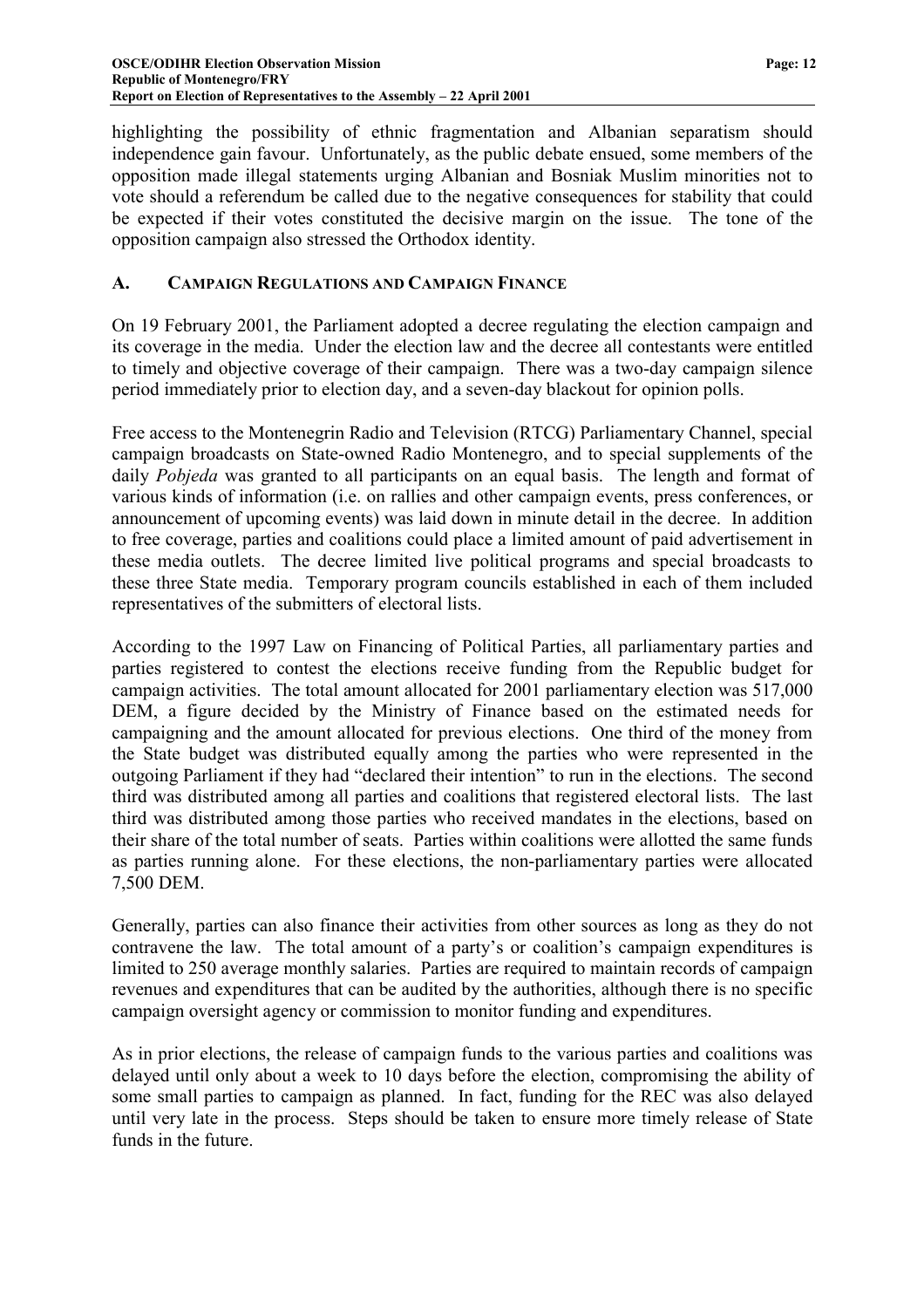#### <span id="page-14-0"></span>**B. BLURRING OF GOVERNMENT AND POLITICAL ACTIVITIES**

The EOM received complaints about political pressure on government workers to secure their allegiance to the governing party. Generally, such allegations are difficult to prove, although private individuals as well as political parties expressed concerns in virtually all regions. However, in some cases related to police, such pressures were more explicit. Two police officers claimed that they were dismissed as a result of their political affiliation. Other police officers interviewed complained that their political preferences and religious affiliations have come under attack by their superiors.

Use of this kind of influence has no place in a democratic society. Such cases directly contravene the election law which emphasises the voter's right to the secrecy of vote by specifically prohibiting anyone from asking a person about his choice, why he/she did not vote or using their voting as a basis of "taking them into account".

The evidence also supports allegations that some police have actively engaged in campaign activities in support of the ruling party at the local level. In at least two confirmed instances, special police in plain clothes were involved in violent incidents against supporters of the opposition. In one case, a victim who had reportedly shouted a derogatory remark at a political rally, was assaulted by police and hospitalised. In another case, the offices of the NS in Bijelo Polje were vandalised, members of the branch were held at gunpoint, and one person was hospitalised. Calls to local police for assistance went unheeded. According to party representatives and published news reports, two of the eight officers involved were suspended from duty, although such reports could not be substantiated and these officers continued to be seen in the company of other officers in the community.

Corroborating reports from neutral sources confirmed by the EOM have indicated that plainclothes police officers were seen at DPS rallies on more than one occasion. In addition, evidence substantiates complaints that campaign material supporting the DPS were on display in police stations in several municipalities.

The EOM also took note that political parties in the coalitions governing the specific municipalities maintained their offices in government, or government-owned buildings, but those in the opposition in those municipalities did not enjoy the same privileges. Thus, the DPS and SDP have their party offices in government buildings in Podgorica, while the SNP has similar privileges in Herceg Novi. Such practices undermine the principles on which democratic elections are based, and blur the distinction between political party and government functions.

The EOM investigated a news story in *Politika* of 31 March, claiming that the DPS was involved in the distribution of food assistance in an attempt to "buy votes". The EOM confirmed that such distributions had indeed taken place as an ongoing practice for an extended period of time, but records on such distributions were not maintained. The assistance, related to private donations and consignments to the DPS from companies and individuals, was distributed through private party channels. There was no indication that DPS markings appeared on any of the goods distributed. However, those conducting the distribution were known party members.

The EOM also has evidence that the DPS distributed coupons, clearly marked with the party logo, offering free blood typing services in at least one municipality. Citizens must provide a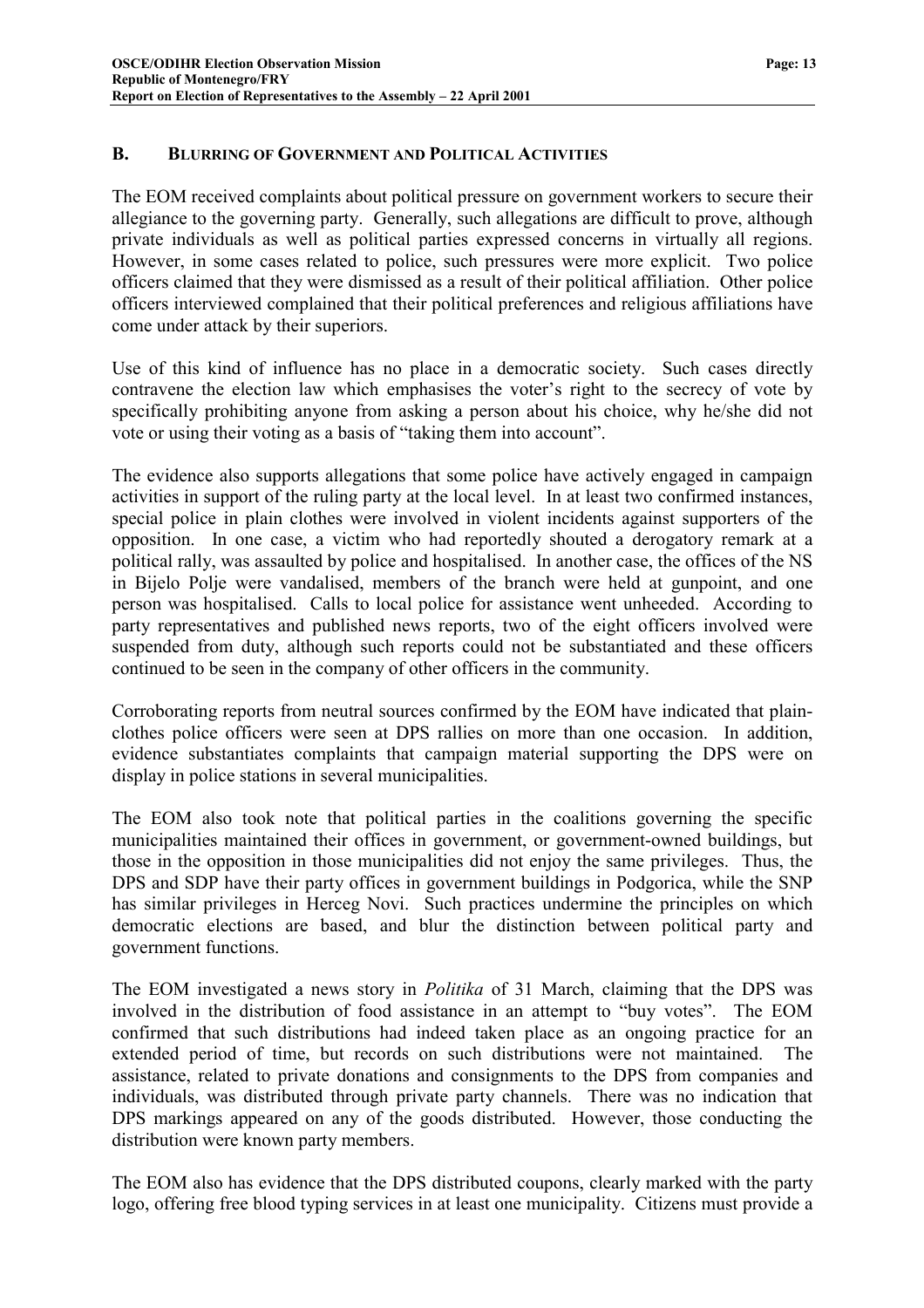<span id="page-15-0"></span>certificate costing 7.50 DEM indicating their blood type before they can obtain the new Identity Card. Staff members from the local hospital and other offices were used in a door to door campaign to facilitate this DPS sponsored program, which also involved taking fingerprints, required for obtaining an Identity Card.

While these activities are not prohibited by law, they create the perception of undue influence and misuse of office during an election campaign, especially when the process is not transparent. This perceptions can be avoided if such activities are regulated by law.

# **X. MEDIA COVERAGE**

Voters in the Republic of Montenegro have access to a broad range of print and broadcasting media. State-owned and private media from Montenegro as well as print media from Serbia are widely available. In addition, some broadcasting media (including the 3<sup>rd</sup> Channel of State TV) rebroadcast television and radio news from Serbia. The availability of numerous and diverse media provides voters with access to a wide variety of information and views and enables them to make an informed choice on election day.

State media only partly respected their obligation to provide balanced and unbiased campaign coverage. Most private media were openly supporting one of the major political parties or coalitions. Moreover, all print media violated the 48-hour campaign silence period.

Under regulations adopted by the Montenegrin Assembly in February 2001, State TV set up a special Parliamentary Channel in March, which was well accepted by all parties, while State radio and *Pobjeda* had special programs and pages devoted to the election campaign. Most parties made use of the free access to State media, and the coverage within the special formats was equitable. However, some of the smaller parties took very limited advantage of the State media's special coverage. Generally, the main parties and coalitions received more coverage due to the larger amount of material submitted and the higher number of campaign events.

# **A. TELEVISION COVERAGE OF THE ELECTIONS**

The EOM monitored four television stations  $(1<sup>st</sup>$  Channel of State television, Parliamentary Channel, TV Elmag and YU Info) and five newspapers (*Pobjeda*, *Vijesti*, *Dan*, *Blic Montenegro*, and *Politika*) for a period of four weeks prior to election day. The mediamonitoring team prepared a quantitative analysis of political communication in these media as well as qualitative analysis of the tone and context of the coverage.

In keeping with the parliamentary regulations, reporting on parties and their campaign activities was almost absent from the regular news of State media. In the main news, which last 30–40 minutes daily, only an average of 8 minutes were devoted to domestic political issues. Around 41% of this time was dedicated to Montenegrin authorities, and another 34% to federal. Coverage of Montenegrin authorities was almost exclusively positive, while over 35% of the coverage of federal authorities was in a negative context. This was particularly apparent in news connected to relations between Montenegro and Sebia. However, State TV news did not give the incumbents undue coverage – on average, the main evening news devoted just over two minutes to Montenegrin officials and authorities.

On the Parliamentary Channel, coverage of the individual parties and coalitions was divided quite evenly, and editorial interference was virtually absent. The two main coalitions made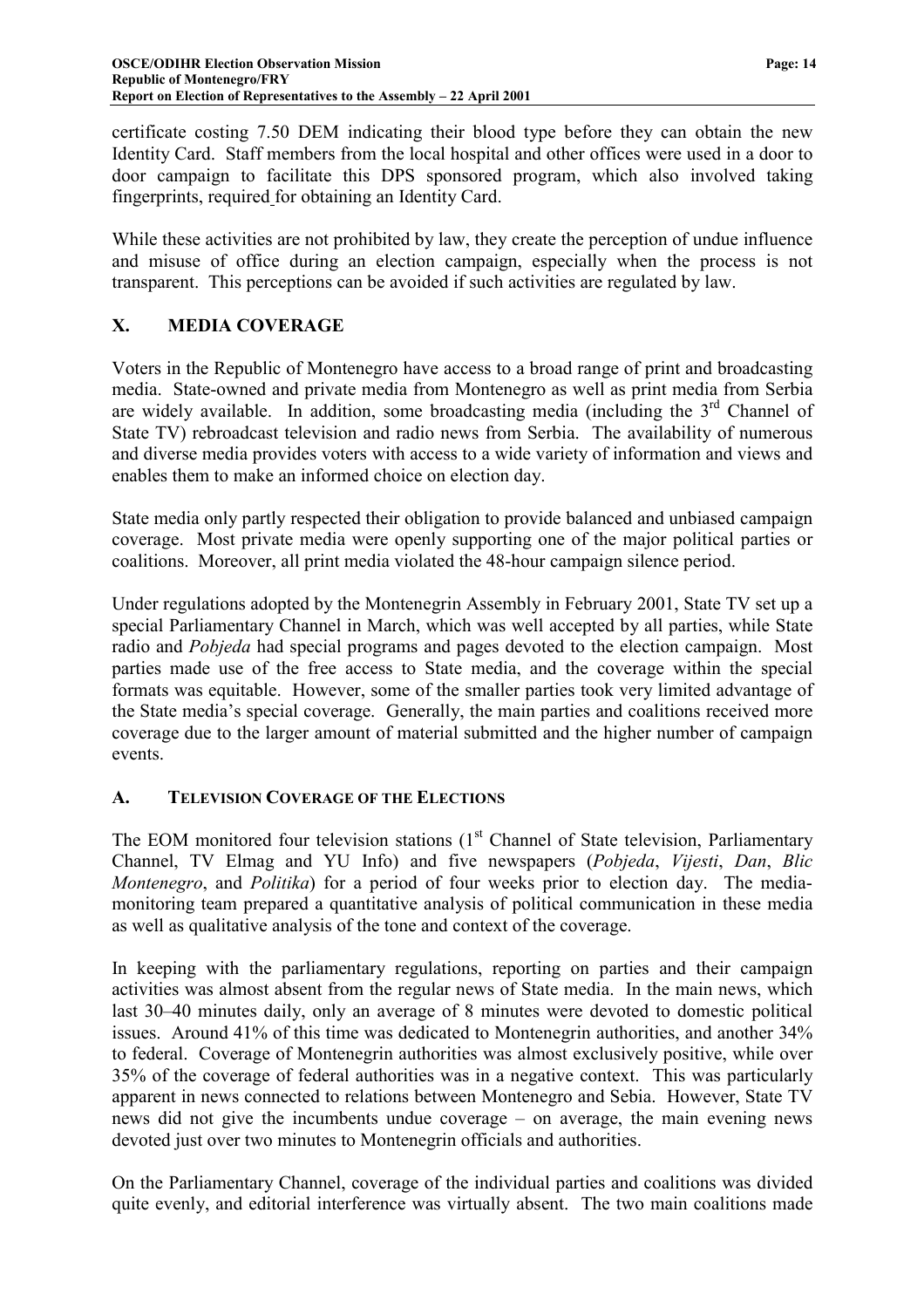<span id="page-16-0"></span>most use of the opportunity to appear on the Parliamentary Channel, followed by the Serbian Radical Party and the NSS. Not a single party or coalition used the maximum amount of airtime afforded to them under the parliamentary regulations.

Private TV Elmag as well as YU Info, which broadcasts from Yugoslav Army facilities, had rather limited news coverage of the election campaign. TV Elmag in its news focused on the Montenegrin and federal authorities (19% and 25%) and the two main coalitions (32% for Victory for Montenegro, and 13% for the pro-Yugoslav coalition). Elmag news did not report in a negative context. In other programs, including discussions and talk shows, TV Elmag gave airtime only to parties who paid. The EOM noted that some of the paid airtime was not clearly marked, which blurred the distinction between promotional material and editorial content.

In YU Info's news, around 56% of the relevant time went to the federal authorities, and another 22% to the Coalition "Together for Yugoslavia", while the Montenegrin authorities and the ruling coalition received 14% and 4% respectively. In the overall programming, this trend was similar, with 60% for federal authorities and 25% for the Coalition Together for Yugoslavia. YU Info was critical of the ruling parties and to a lesser extent of the Montenegrin authorities.

#### **B. COVERAGE IN THE PRINT MEDIA**

While the incumbents enjoyed a slight advantage on State TV, *Pobjeda* gave them much more pronounced coverage, devoting 59% of its editorial contents (outside the special supplement) to Montenegrin authorities, and another 14% to the ruling coalition. Most of this coverage was positive. On the other hand, there was a fairly high amount of negative news about the "Together for Yugoslavia" and the federal authorities, which received 11% and 12% of the overall coverage. In the case of the federal authorities, around 30% of the coverage was negative, and 50% in the case of the "Together for Yugoslavia".

In *Pobjeda's* special pages, all contestants enjoyed access under equal conditions. However, the distribution was less even than on the Parliamentary Channel. The "Victory for Montenegro" and the "Together for Yugoslavia" received most coverage (26% and 20%), followed by the SRS and the NSS. While *Pobjeda* followed the letter of the parliamentary regulations, the monitoring team noticed that reports on campaign events of the Coalition "Victory for Montenegro" invariably appeared in the best position, and announcements of their upcoming campaign events were almost always listed first.

Among the private print media, *Vijesti* followed a similar editorial policy as *Pobjeda*, but its pro-government stance was less pronounced both in quantitative and qualitative terms. Montenegrin authorities received 38% of the overall coverage in *Vijesti*, and the Coalition Victory for Montenegro another 17%. Some 21 % of all analyzed news was devoted to the pro-Yugoslav coalition, and 11% to the federal authorities. Around one quarter of the news on the pro-Yugoslav coalition was in a negative tone or context, as were 30% of the references to federal authorities.

# **XI. POLLING DAY**

Nearly 82% of registered voters participated in the election, a positive indicator of their level of confidence in the process. Although slightly lower than for the population at large, voter turnout in the special polling stations was nonetheless high, at close to 75%.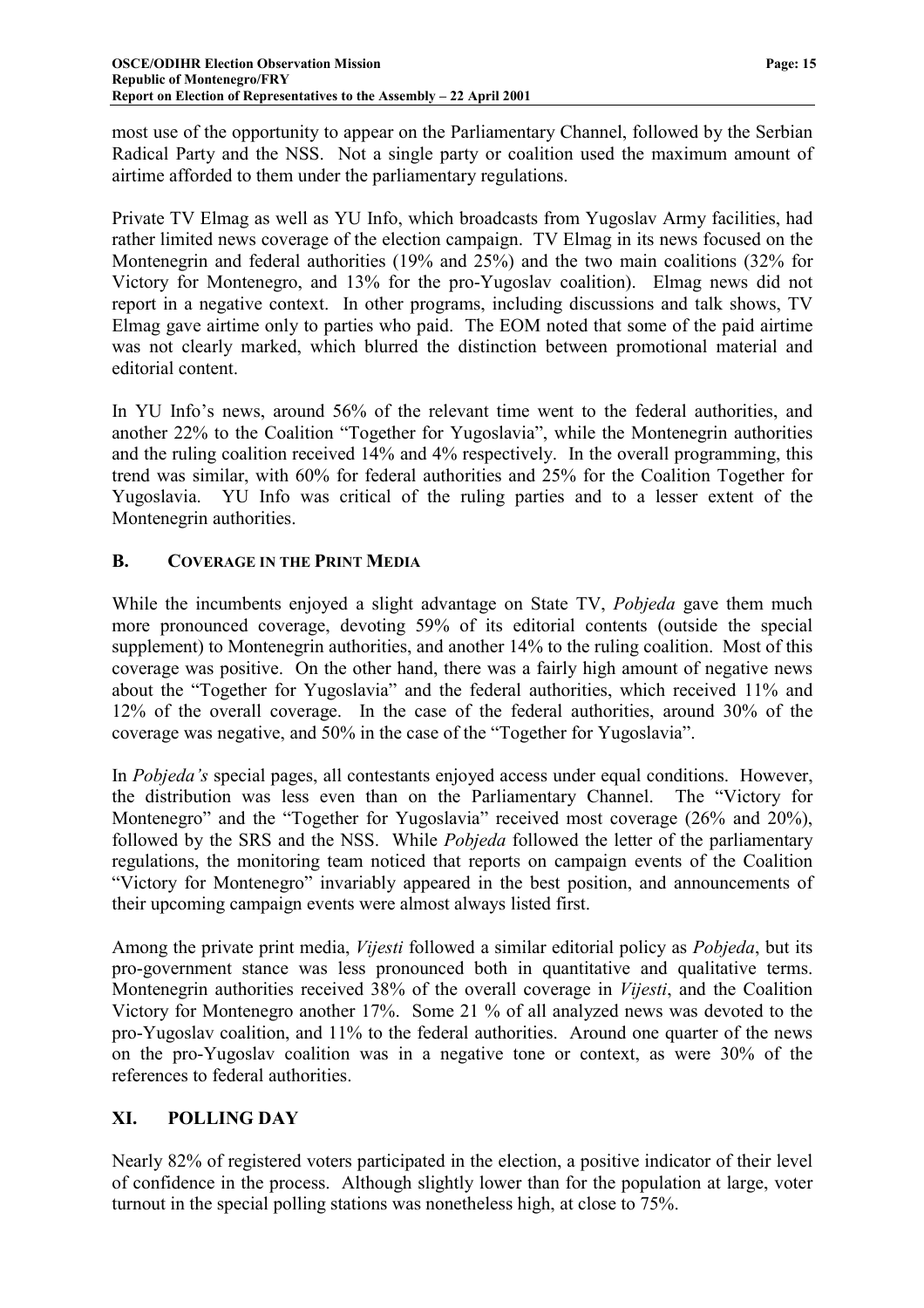#### <span id="page-17-0"></span>**A. OBSERVATION FINDINGS**

International observers monitoring the voting process in 738 (67.7%) out of 1,090 polling stations in all 21 municipalities characterised the conduct of the poll positively in 87% of cases, "fair" in 7% of cases, and "poor" in only 1%. In general, this positive rating was shared by domestic observers.

Citizens were able to exercise freely their right to vote. In only four cases, international observers noted "undue influence" on voters in polling stations, with local administration officials "assisting" or "directing" voters in two cases, and police or other security officers involved in another case. However, in 66 additional cases, party supporters were "assisting" or "directing" voters. "Tension" was noted in 3.8% of polling stations observed. An angry voter destroyed the ballot box in a polling station in Niksic and the voting there was repeated.

In over 90% of polling stations visited, the voting procedures were administered correctly, with "serious violations" noted in less than 1% and "minor violations" noted in less than 2% of stations evaluated. Where violations were noted, they involved letting some voters vote without having to show a proper ID or neglecting to have all voters sign the Book of Electors. In a few cases, voters refused to have the indelible ink applied to their finger and at one polling station voting was suspended temporarily for this reason. The secrecy of voting was violated in 3.8% of observations, group voting was permitted in 10.5% of cases, and proxy voting in 1.8%.

The most significant issue on polling day related to individuals who were turned away without voting. In about one third of these cases, individuals could not produce proper identification documents. Most other cases involved individuals who could not be found on the voter registers. These cases did not appear to be linked to any particular group, but were isolated individual cases. Some voters were turned away because of minor errors in their data on the voter registers. The non-binding nature of the recommendation of the REC that such errors should not prevent from voting resulted in an inconsistent implementation at polling stations.

As for the vote count, international observers rated the process "poor" in only 1.4% of cases observed, with the organisation of the counting rated "poor" in 2.8%. As a technical matter, it was noted that there was no provision for voters who spoiled their ballots. The Record of the Work of the Polling Board had no space on which to record such instances. In addition, although Polling Board Members are required to count the coupons torn from voted ballots, there were no guidelines or methods of reporting if this number fails to match the number of ballots found in the ballot box. The tabulation of the vote count at the MEC level was also rated positively, with only three cases of disorganisation reported.

# **B. DOMESTIC OBSERVERS**

Three domestic observer groups were accredited to observe the elections – the Montenegrin Helsinki Committee for Human Rights, the Centre for Democratic Transition (CDT), and the Centre for Monitoring Elections (CEMI) in co-operation with the Centre for Free Elections and Democracy (CeSID) from Belgrade. No problems were reported with the accreditation process for domestic observers. CDT and CEMI accredited 1,486 and 1,207 observers respectively, providing for an exceptional level of scrutiny in the electoral process. CDT monitored the campaign activities according to a code of conduct signed by political parties. CEMI in co-operation with CeSID monitored the media. Both groups conducted civic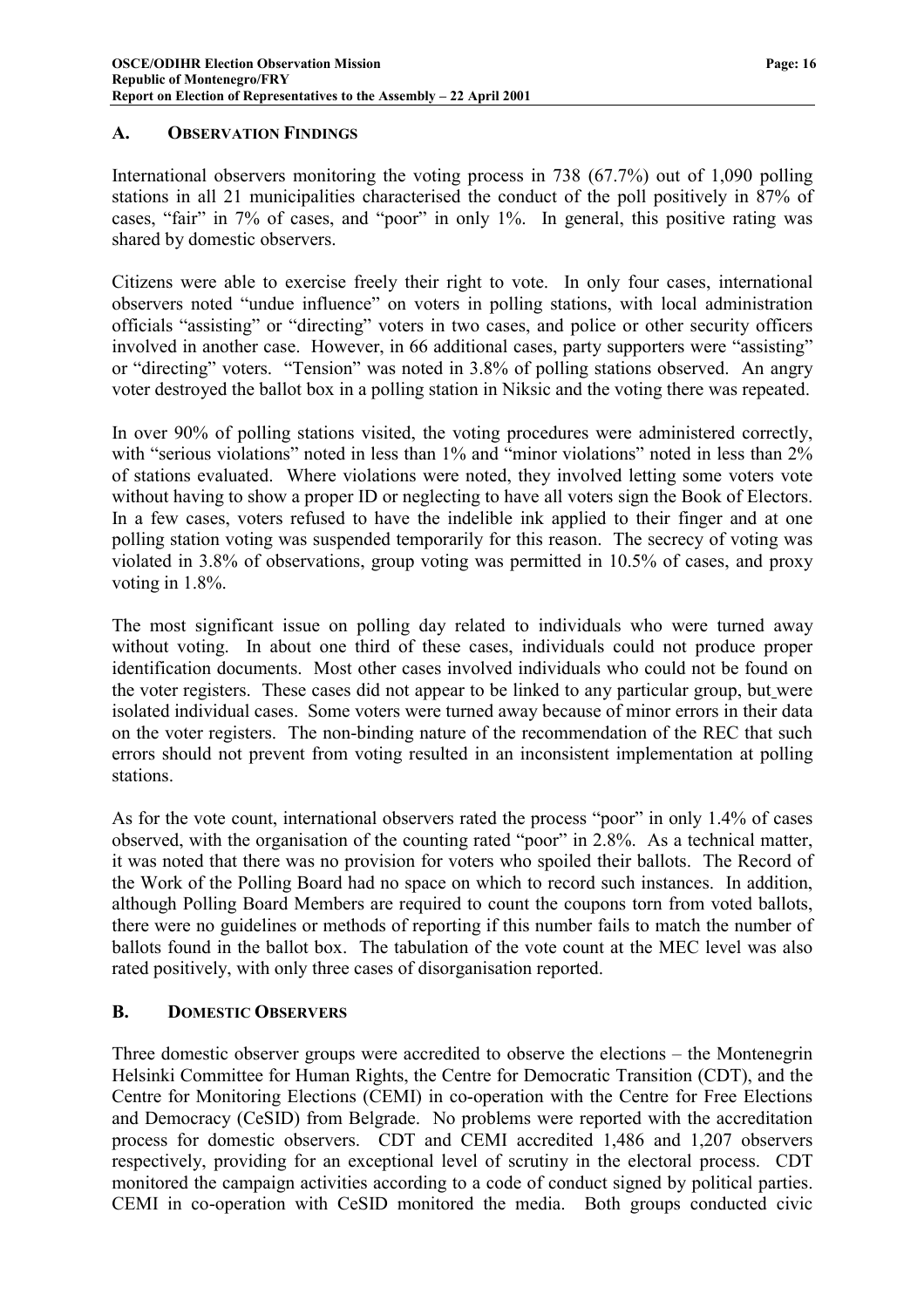<span id="page-18-0"></span>education programs and observed the election day proceedings. Domestic observers were present in 83% of polling stations visited by international observers during polling and in 67% during the vote count, with a slightly higher presence of CDT than CEMI. With the exception of some isolated incidents, they had full access to the voting and counting processes.

#### **XII. RESULTS**

When the Mission closed, final results of the election were yet to be certified, although "temporary" results were released to members of the REC and the press, pending the integration of results from four polling stations where repeat voting was required.<sup>6</sup> Repeat voting was caused by technical omissions or errors, including: failure to have all voters sign the Book of Electors at one polling station; issuance of a ballot to someone not on the voter register in another; and envelopes containing the votes of disabled voters voting at home being delivered to the wrong polling station in a third case. In the fourth case, a disgruntled voter had knocked over and broken the ballot box. Although all repeat elections had been conducted by 30 April, the REC was required to wait until the deadlines for appeals to pass at both polling station and MEC levels before certifying the final results.

On 5 May, the REC released the following final results of the election:

- 1. Out of 447,673 voters on the Republic-wide Voter Register, 366,152 voted.
- 2. For the election of five seats in the Assembly 3% of the 19,188 votes cast was 576 votes.
- 3. For the election of 72 seats, 3% of the 366,152 votes cast was 10,985 votes.7
- 4. The votes and mandates won by parties or coalitions were as follows:

| <b>Party or Coalition</b>                                   | <b>Votes</b><br>Won | $\frac{0}{0}$ | <b>72 Seats</b> | 5 Seats<br><b>Distribution</b> Distribution | Total<br><b>Mandates</b><br><b>Allotted</b> |
|-------------------------------------------------------------|---------------------|---------------|-----------------|---------------------------------------------|---------------------------------------------|
| Victory for Montenegro-Democratic Coalition Milo Djukanovic | 153,946             | 42,044        | 33              | 3                                           | 36                                          |
| Together for Yugoslavia                                     | 148,513             | 40,560        | 33              |                                             | 33                                          |
| Liberal Alliance of Montenegro                              | 28,746              | 7,851         | 6               |                                             | 6                                           |
| Peoples' Socialist Party of Montenegro-Momir Bulatovic      | 10,702              | 2,923         |                 |                                             |                                             |
| Serbian Radical Party "Dr. Vojislav Seselj"                 | 4,275               | 1,168         |                 |                                             |                                             |
| Democratic Union of Albanians                               | 4,232               | 1,156         |                 |                                             | 1                                           |
| Bosnian-Muslim Democratic Coalition in Montenegro           | 4,046               | 1,105         |                 |                                             |                                             |
| Democratic Alliance In Montenegro - Mehmet Bardahi          | 3,570               | 0.975         |                 |                                             | 1                                           |
| Communist and workers Parties-For Yugoslavia                | 1,640               | 0,448         |                 |                                             |                                             |
| Osman Redza - Party for Democratic Prosperity               | 1,572               | 0.429         |                 |                                             |                                             |
| Party of Foreign Currency Investors of Montenegro           | 639                 | 0,175         |                 |                                             |                                             |
| Party of Natural Law of Montenegro                          | 512                 | 0,140         |                 |                                             |                                             |
| LDP Voice for Montenegro                                    | 354                 | 0.097         |                 |                                             |                                             |
| Dr. Novak Kilibarda People's Union of Montenegro            | 268                 | 0,073         |                 |                                             |                                             |
| Party for Protection of Bank Investments and Social Safety  | 199                 | 0,054         |                 |                                             |                                             |
| Yugoslav Left in Montenegro                                 | 190                 | 0,052         |                 |                                             |                                             |

 $\frac{1}{6}$  The polling stations were in different municipalities, including Tivat, Podgorica, Zablak, and Niksic. The total number of voters affected was 1,353.

The threshold was based on the total number of votes cast Republic-wide, including invalid votes and votes cast in special polling stations.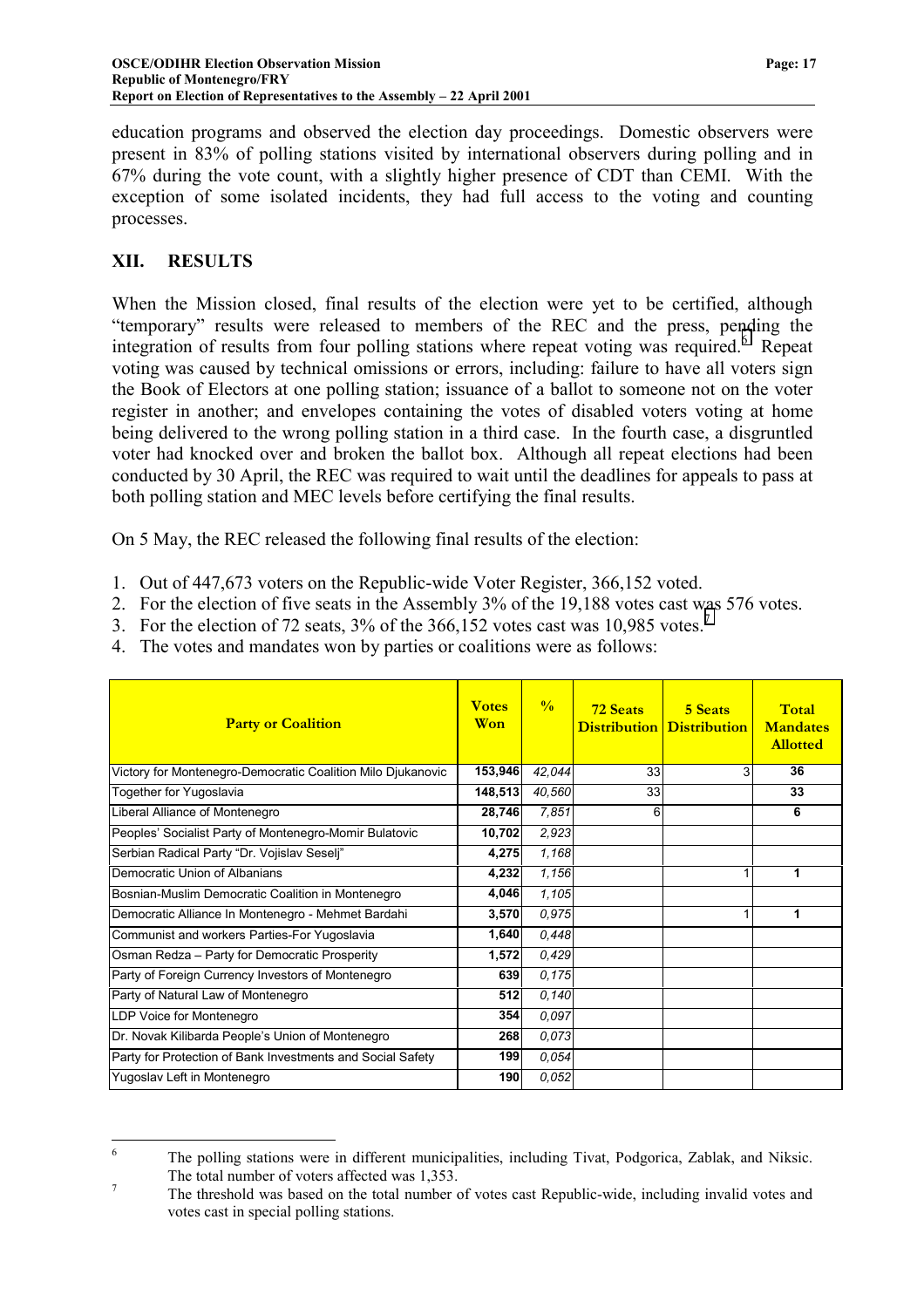#### <span id="page-19-0"></span>**A. NSS COMPLAINT**

Following the announcement of the temporary results, the NSS filed a complaint with the EOM and the REC regarding what they believe to be an invalid interpretation of the law resulting in misapplication of the seat distribution formula. In their complaint, they urged that based on the calculation of the 3% threshold for the five seats and then the 72 seats, their party passed the threshold in the latter grouping with 3.016%. They contended that they were denied the two seats they should have been awarded because after the transfer of votes, the REC recalculated a higher threshold for the distribution of the 72 seats on the basis of all votes cast throughout the Republic, including those votes already used in the allocation of the five seats. They further claimed that the votes used in the allocation of five seats were counted twice.

The EOM was informed that, relying on Article 12 that defines Montenegro as a single constituency, the calculation of the 3% threshold on the Republic-wide votes is done first. It is noted that the calculation is done on the basis of the total number of voters participating in the election rather than the valid votes cast. This step is undertaken immediately to determine which parties or coalitions are eligible to participate in the allocation of seats. The secondary calculations of the 3% threshold for votes cast in the special polling stations, and then for the rest of the polling stations, are only used to determine the votes which are to be transferred, and then which parties are eligible for the allocation of the five seats established for the Albanian minority.

However, NSS argued that, notwithstanding the "single constituency" formulation established by Article 12, two separate constituencies are created by Article 94 and 94(a). This Article states that "only electoral lists that have won more than 3% of the votes of the total number of electors who have voted in the constituency shall take part in the apportioning of the seats, unless otherwise prescribed by this law". They believed that the new amendment contained in Article 94(a) creates the exception by calling for the transfer of votes between two constituencies.

When the NSS' complaint was raised in a meeting of the REC, the chairman and secretary suggested that the REC was not the venue for such complaints and that it should be directed to the Constitutional Court. However, it was also noted that since no final decision regarding the results had been rendered, there was no basis for submission of the complaint to the Court at the present time. A vote was taken of the members of the Commission and the complaint was set aside on the basis of jurisdiction.

The OSCE/ODIHR stresses again that this controversy could have been avoided had a clarification been formalised in advance of the elections and before results were known.

#### **B. WOMEN ELECTED**

Only LSCG met the gender quota agreement allocating two of its six (33%) elected mandates to woman candidates. Only four of the 30 DPS (13%) and one of the six SDP (16%) elected representatives are women. While one woman is among 14 (0.07%) NS representatives, the list of SNP representatives includes no woman.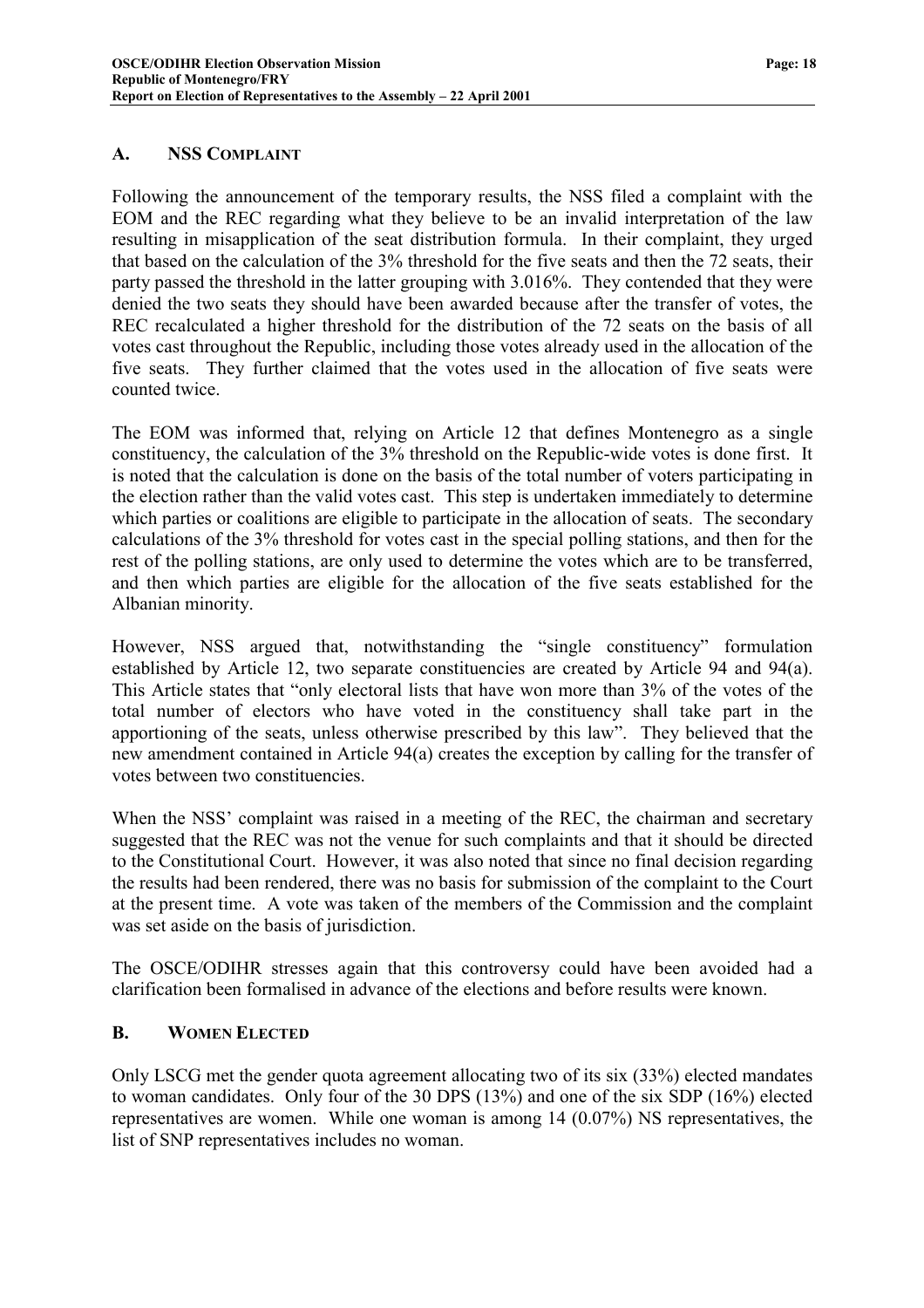# <span id="page-20-0"></span>**XIII. RECOMMENDATIONS**

The following amendments to the Election Law are recommended:

#### **A. ELECTION COMMISSIONS**

- 1. The mandate of the Republic Election Commission should be expanded to authorise the adoption of binding regulations necessary for clarifying the manner in which the various provisions of law are to be implemented. Issuance of non-binding recommendations should be avoided.
- 2. The terms of office of permanent MEC members should be respected without premature termination on the basis of political shifts in Municipal Councils.
- 3. The rights and duties of permanent and "extended" members of commissions should be defined, including their right to raise matters for discussion, call for a vote on important issues, and have advance notice of meetings.
- 4. The REC should be mandated to adopt rules of procedures for its meetings.

#### **B. CALCULATION OF RESULTS AND ALLOCATION OF SEATS**

5. Rules for establishing the 3% threshold and the system for the allocation of five seats elected from special polling stations should be more clearly detailed in the law. The 3% threshold should be calculated with relation to the total number of valid votes cast.

#### **C. RIGHTS OF PARTIES AND COALITIONS**

8

- 6. The law should require that seats be awarded solely in the order in which they appear on the electoral lists.
- 7. Provisions that give parties control over the mandates after the elections should be repealed. In particular, an elected official should not forfeit a seat because of a shift in political allegiance or affiliation.
- 8. New provisions should be enacted to more clearly define coalitions, the rights or restrictions on coalition partners during the campaign period, their funding and access to the media.
- 9. Provisions should also be enacted to define circumstances under which a coalition ceases to exist, and the official manner in which such a decision is to be reported.
- 10. The current system for accommodating the interests of minorities should be re-evaluated to determine its effectiveness. Refinements or alternative approaches might be better suited to achieve the intended purpose, to avoid potential anomalies inherent in the current system, and to extend similar advantages to other minorities.<sup>8</sup>

See OSCE/ODIHR Guidelines on Participation of National Minorities in the Electoral Process, Warsaw, 2000.